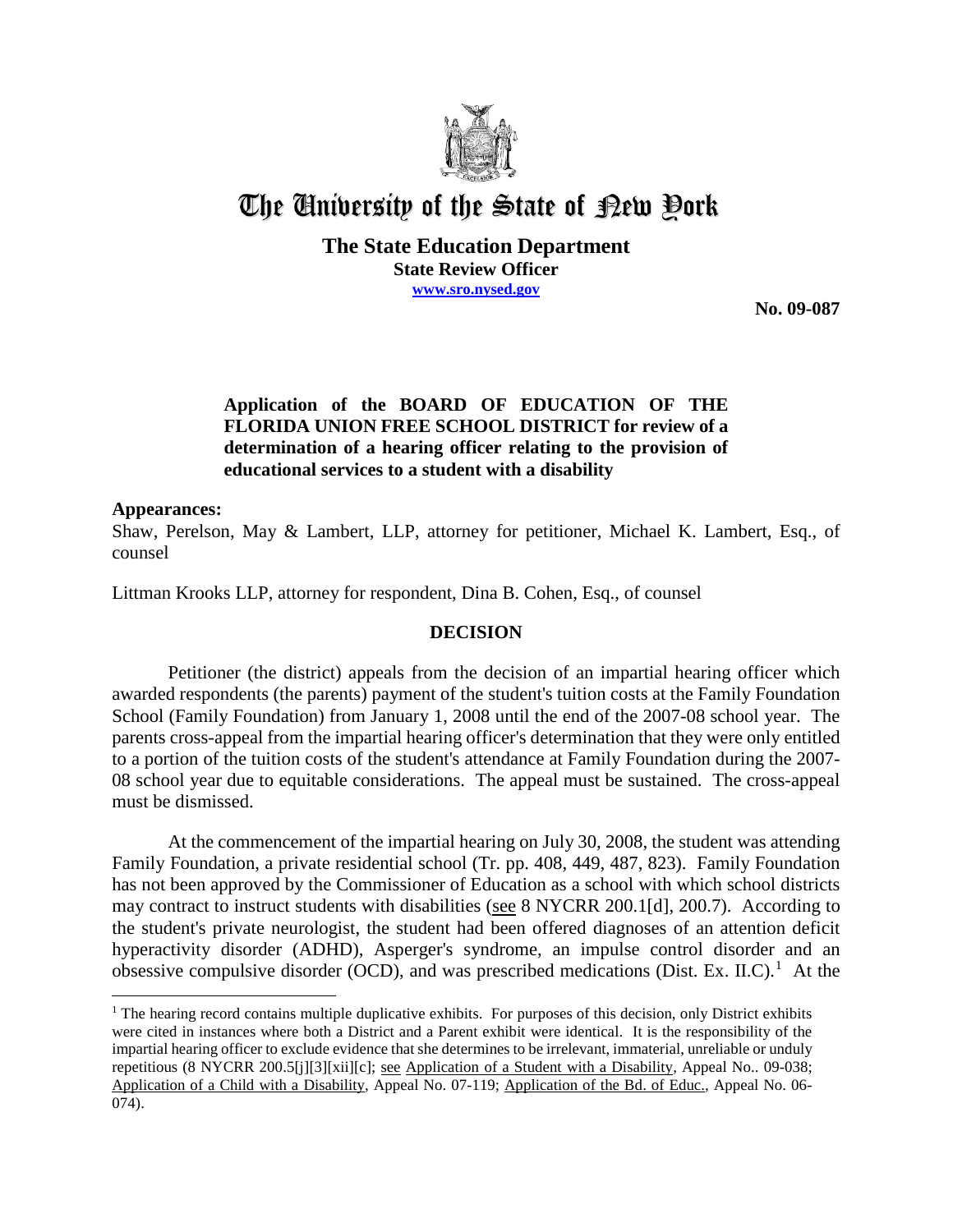time of the impartial hearing, the student was not classified as eligible for special education services by the district and his classification remains a matter of dispute in this proceeding.

The hearing record reveals that the student received diagnoses of an ADHD and an oppositional defiant disorder (ODD) at the age of four (Dist. Ex. III.F at p. 13). The student began attending one of the district's elementary schools in second grade (Tr. pp. 719-20; Dist. Exs. III.B at p. 1; III.F at pp. 13-15). In August 2000, the student's private neurologist reported that the student was described as "a very bright child" who performed well on school tests, but exhibited "poor attention," disorganization, and defiant and oppositional behaviors (Dist. Ex. III.F at p. 13). Reportedly the student attended group behavioral therapy (id.). In her August 2000 neurological consultation report, the private neurologist's impression of the student was that he "[m]ost probably" had an ADHD and an ODD, and that while the results of her examination were "essentially within normal limits," cognitive test results indicated "extremely poor attention and extreme difficulties with writing" (id. at p. 15). Recommendations included the initiation of pharmacological management of the student's ADHD; school-based assessments of the student's behavior, cognitive, and academic skills; and psychological therapy with behavioral modification (id.).

During fourth and fifth grade, the student achieved honor and high honor roll designations (Dist. Ex. III.H at pp. 8, 11). His teachers reported that he was a "very bright and capable student," while noting that despite high grades, his class work needed improvement and he exhibited difficulty staying focused in class (id.). The student began attending the district's middle/high school in sixth grade, and during his sixth and seventh grade school years achieved final grades in the 90 range in English, social studies, science, and math  $(id$  at pp. 13-14).<sup>2</sup> The hearing record indicates that during seventh and eighth grades, the private neurologist continued to provide the student with consultation services and management of his medications (Dist. Ex. III.F at pp. 4-7). During eighth grade, the student achieved final grades of 90 (English), 98 (social studies), 89 (living environments), 90 (Spanish), and 88 (math A) (Dist. Ex. III.H at p. 15). The hearing record reflects that during eighth grade, the student earned three high school credits (living environments, math A, and Spanish) and was considered to be in an "accelerated program" (Parent Ex. 48 at p. 31).

The student began ninth grade during the 2006-07 school year at the district's middle/high school (Dist. Ex. III.B at p. 1). In October or November 2006, the parents obtained twice weekly private counseling services for the student (Tr. pp. 775-76).

By letter dated November 13, 2006 addressed "To Whom It May Concern," the private neurologist advised that she was adjusting the student's medication, and due to "frequent dangerous situations" in the student's life and "unpredictable behaviors," she was recommending that he be kept home until his next appointment scheduled for December 12, 2006 (Dist. Ex. III.F at p. 11).

By letters to the principal and director of special programs dated November 13, 2006, the student's mother requested that the district conduct "a complete psychological and educational/academic evaluation" of the student (Dist. Exs. II.A; II.B).

<sup>&</sup>lt;sup>2</sup> The hearing record describes the district's middle/high school as serving students from grades six through twelve (Tr. p. 84; see Dist. Ex. III.H at pp. 13-16).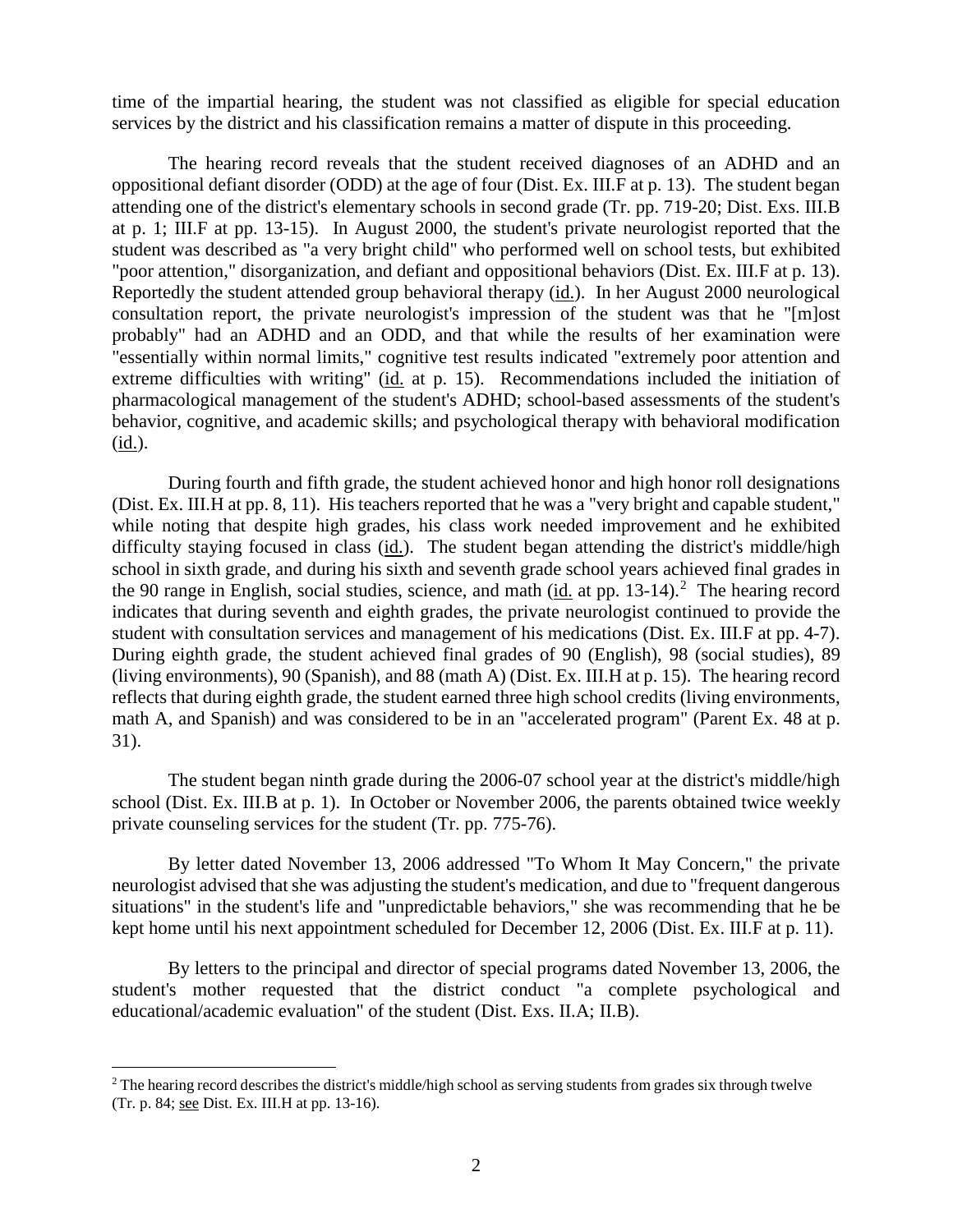On November 14, 2006, the student's mother sent to the district an October 30, 2006 letter from the student's private neuropsychologist addressed "To Whom It May Concern" (Dist. Ex. II.C). According to the private neurologist, the student had been offered diagnoses of an ADHD, Asperger's syndrome, an impulse control disorder, and an OCD (id.).<sup>3</sup> She further expressed that the student "ha[d] to be classified as other health impaired and appropriate behavior modification and educational support provided" (id.).

By letter dated November 15, 2006, and a second letter dated December 1, 2006, the director of special programs acknowledged the receipt of the parents' Committee on Special Education (CSE) referral and informed them about the "types of assessments or a review of current evaluative information" that would occur regarding the student, including a social history, a psychological evaluation, an educational assessment, a physical examination, a classroom observation of the student, and if needed, a speech-language evaluation (Dist. Exs. II.D; II.I).<sup>4</sup> Among the enclosures, the district sent to the parents an initial evaluation consent form, a parent guide to special education, a procedural safeguards notice, and a consent to communicate with an outside agency form (Dist. Exs. II.D at p. 2; II.I at p. 2).

On December 5, 2006, the district received a completed form entitled "Referral to District Committee on Special Education," which described the student's mother's concern that the student exhibited a "lack of focus," lack of executive functions skills, and difficulties with note-taking, completing class work and writing down homework assignments (Dist. Ex. II.F). The student's mother further reported that her son required "an enormous" amount of assistance from both parents in order to achieve his level of success (id.). The student's mother expressed her belief that her son had difficulty with memory/memorization and concerns that he exhibited a nonverbal learning disability (id.). Also on that day, the district received the student's mother's consent to evaluate the student, waiver of the presence of an additional parent member at the CSE meeting, and consent to communicate with the student's private neurologist (Dist. Exs. II.E; II.G; II.H). Subsequent to the receipt of the parents' consent to evaluate the student, the district conducted speech-language, psychological, and academic evaluations of the student, compiled a social history from the parents, and received a physical examination report from the student's pediatrician (Dist. Exs. III.A-III.E). During ninth grade, the student achieved first quarter grades of 91 (English), 96 (global history), 92 (earth science), 95 ("Regents math A/B"), 89 (Spanish 2), 77 (studio art), 75 ("mat proc 1") and 82 (physical education) (Dist. Ex. III.G at p. 3).

By letter dated December 8, 2006, the director of special programs informed the parents of their son's initial eligibility determination meeting scheduled for January 4, 2007 (Dist. Ex. II.J). On January 4, 2007 the CSE convened for the student's initial eligibility determination meeting

<sup>&</sup>lt;sup>3</sup> The hearing record contains a private neurological consultation report dated October 30, 2006, which the district's director of special programs testified was not submitted to the CSE (Tr. pp. 28-29, 80). According to the consultation report, the student's homework took "hours" to complete, was completed by his mother, and he was unable to study independently (Dist. Ex. III.F at p. 9). Additionally, although described as "alert, pleasant, and cooperative," the student also exhibited angry, "fidgety and hyperactive" behaviors, and used inappropriate language during the consultation appointment (id. at p. 10). The private neurologist's recommendations included medication adjustment, and "[p]sychosocial treatments" of "[s]ocial skills training, [f]amily intervention, [s]upportive therapy, [s]pecial educational services and [c]ommunity support services" (id.).

<sup>&</sup>lt;sup>4</sup> The notice indicated that the physical examination report may be submitted by the student's family physician (Dist. Ex. II.D).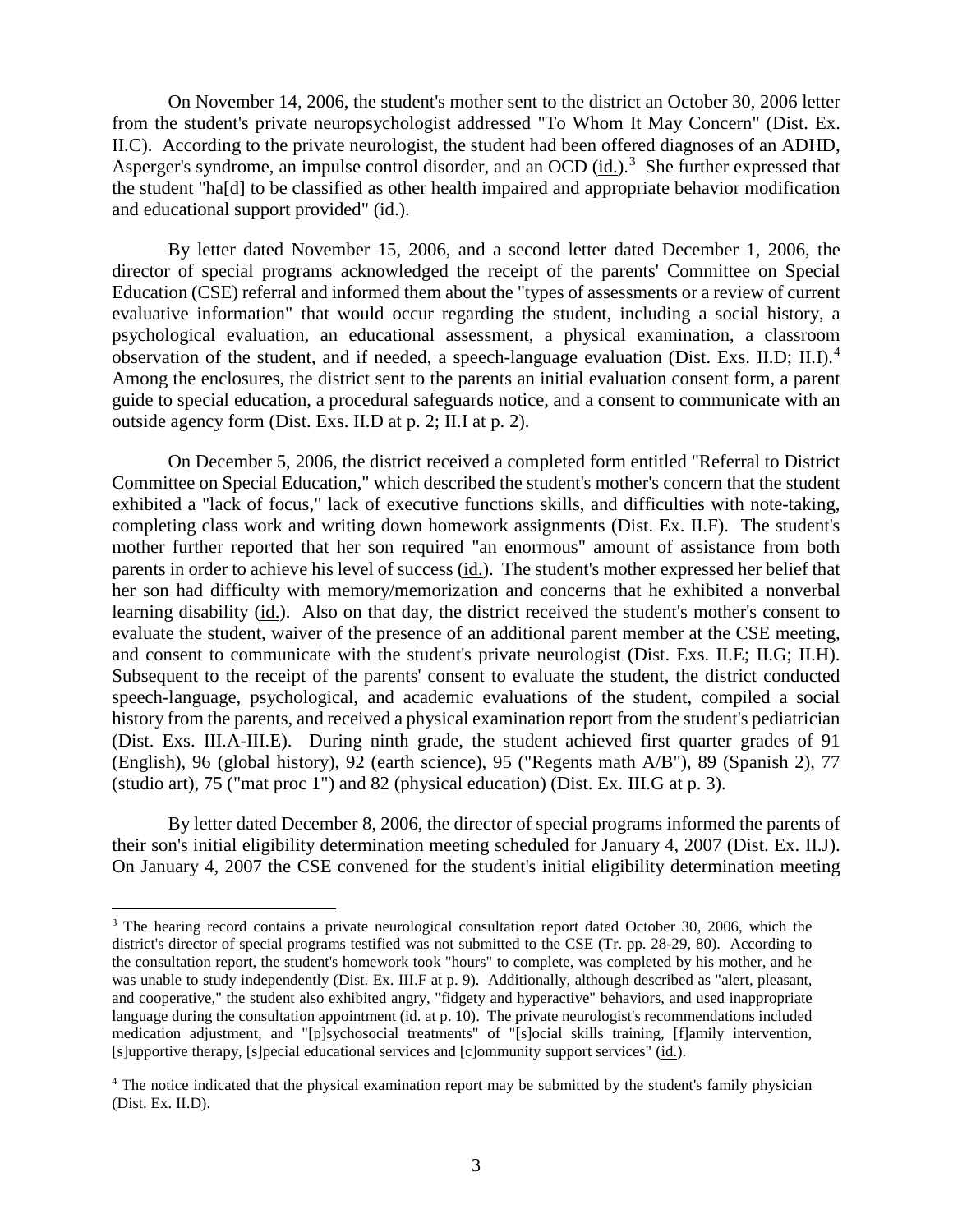(Dist. Ex. II.K). Attendees included the director of special programs, a school psychologist, a special education teacher, a regular education teacher, a speech-language therapist, a guidance counselor, and the parents (id. at p. 1). The CSE document resulting from that meeting was entitled "Committee on Special Education Ineligibility Document" and indicated that the student's mother referred her son to the CSE after reviewing a report from the private neurologist and due to her concerns that she was completing much of the student's work (Tr. p. 40; Dist. Ex. II.K at p. 1). At the meeting, the CSE reviewed the student's physical examination, social history, speech-language, psychological, and educational evaluation reports (Tr. pp. 64-66; Dist. Ex. II.K at p. 1; see Dist. Exs. III.A-III.E). In addition, the CSE noted that the guidance counselor reviewed the student's "history," described in the hearing record as the student's school records including report cards and standardized testing (Tr. p. 95; <u>see</u> Tr. pp. 116-17).<sup>5</sup> Finally, the CSE reviewed the October 30, 2006 letter from the private neurologist (Tr. pp. 28-29, 48-49; Dist. Ex. II.C).<sup>6,7</sup> According to the director of special programs, following a review of the evaluative data, the CSE "open[ed] up" discussions about whether or not the student required special education services, at which time the student's mother expressed her concerns about the amount of assistance she provided to the student for him to be successful in school (Tr. pp. 39-40, 48-49). After considering classification as a student with a learning disability, an other health impairment, and an emotional disturbance, the CSE determined that based upon the information presented to it, the student was ineligible to receive special education services (Tr. pp. 66-68, 122-23; Dist. Ex. II.K at p. 1; see Dist. Exs. II.M;  $II.N.$ 

By letter dated January 15, 2007, a private school provided the parents with information about its program and by letter dated February 7, 2007, the parents requested that the director of admissions of the private school consider accepting the student for admission at that time (Parent Exs. 35; 37). The hearing record indicates that the student stopped attending the district's school on February 5, 2007 and that the parents notified the district of the student's withdrawal on March 6, 2007 (Tr. pp. 216-17; Dist. Ex. I.B at p. 2). The student completed ninth grade at the private school (Parent Exs. 41; 42 at p. 2).

On August 16, 2007, the student was admitted to a private psychiatric hospital and a "psychodiagnostic evaluation" revealed difficulty with executive functions, and selective and

<sup>&</sup>lt;sup>5</sup> The hearing record is unclear whether the January 4, 2007 CSE reviewed Dist. Exs. III.G and/or III.H as the student's "guidance report" (see Dist. Ex. II.K at p. 1).

<sup>&</sup>lt;sup>6</sup> The hearing record contains a neurological consultation report dated December 7, 2006, which the district's director of special programs testified was not submitted to the CSE (Tr. pp. 28-29, 80). The report indicated that the student was "not doing well in school" (Dist. Ex. III.F at p. 16). The student reported to the private neurologist that he was "constantly drawing, not responding and not paying attention to anything in school" (id.). According to the private neurologist, the student's behaviors were "inappropriate, extremely fidgety," he used inappropriate language and did not follow parental directions (id. at p. 17). The private neurologist provided the parent with recommendations for therapeutic behavioral modification programs, medication adjustments, and the psychosocial treatments that were recommended during the October 30, 2006 consultation appointment (compare Dist. Ex. III.F at p. 10, with Dist. Ex. III.F at pp. 17-18).

 $^7$  The hearing record contains a neurological consultation report dated January 2, 2007, which the district's director of special programs testified was not submitted to the CSE (Tr. pp. 28-29, 80). The private neurologist reported that the student's behavior had "improved a little," but that he continued to be "inappropriate and argumentative," indicating that his "major problem" was poor impulse control (Dist. Ex. III.F at p. 19). Recommendations included medication adjustments, and the psychosocial treatments that were recommended during the December 7, 2006 consultation appointment (compare Dist. Ex. III.F at p. 17, with Dist. Ex. III.F at p. 20).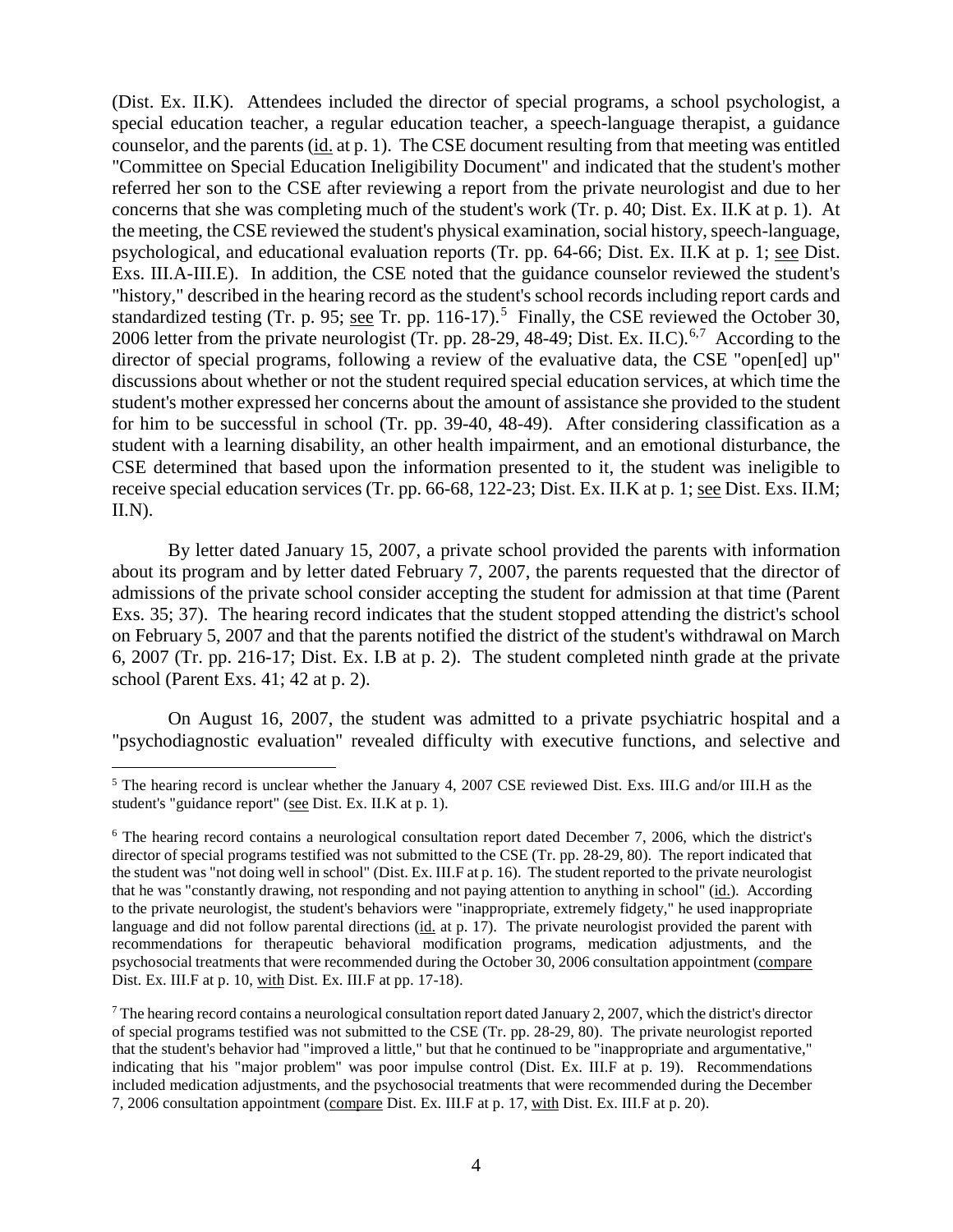divided attention (Tr. p. 1081; Parent Ex. 42). The evaluator reported that the student's test profile and self-reports were consistent with a diagnosis of a conduct disorder, "a number of substance dependence and substance abuse diagnoses," and a "severe personality disorder" (Parent Ex. 42 at pp. 7-8).

By letter dated August 20, 2007, the parents, through their counsel, advised the district that they disagreed with the January 2007 CSE's determination that the student was ineligible for special education services, and notified the district of their unilateral placement of their son at the private school for the 2007-08 school year (Parent Ex. 57).

The director of admissions at the private school stated that the student attended the private school at the end of August 2007 for "a very short period of time;" however, was removed due to the student "expressing that he might hurt somebody else" (Tr. p. 932).

On September 10, 2007, the parents completed an application for admission to Family Foundation, which indicated that the student was currently attending a private "intensive outpatient program for adolescents with alcohol and substance abuse problems" (Parent Ex. 48 at pp. 5-10). $^8$ On October 10, 2007, the student began attending Family Foundation (Dist. Ex. III.I at p. 2). The hearing record describes Family Foundation as a private, therapeutic, college preparatory boarding school that serves students primarily from the ages of 13 through 17, "who have difficulty managing their behavior or emotions in traditional educational settings" (Tr. pp. 408-09).

In a due process complaint notice dated May 27, 2008, the parents, through their attorney, alleged that the district denied the student a free appropriate public education (FAPE)<sup>9</sup> by: (1) failing to identify the student as a student with a disability; (2) not developing an appropriate IEP; (3) violating the Individuals with Disabilities Education Act (IDEA) in a manner that continues to deprive the student of educational benefits and opportunities; (4) depriving the parents of meaningful participation in the IEP process by ignoring requests by the parents to identify their son as a student with a disability; (5) failing to explore appropriate therapeutic day support programs; (6) failing to arrange for further evaluations to determine the student's educational needs; and (7) failing to make a timely placement (Dist. Ex. I.A at p. 4). As relief, the parents proposed that the district immediately reconvene its CSE and develop an appropriate IEP; that the district reimburse the parents for the cost of tuition at the first private school and at Family Foundation, and that the district provide compensatory educational services as a result of the district's failure to provide appropriate educational services for the past two years (Dist. Ex. I.A at p. 4).

The impartial hearing commenced on July 30, 2008 and concluded on May 8, 2009, after nine days of testimony (Tr. pp. 1, 159, 289, 400, 611, 805, 979, 1156, 1365). The impartial hearing officer rendered a decision dated June 21, 2009 (IHO Decision at p. 75). The impartial hearing

(D) are provided in conformity with the individualized education program required under section 1414(d) of this title (20 U.S.C. § 1401[9]).

<sup>&</sup>lt;sup>8</sup> The hearing record indicates that the student had been "using drugs" during the two years prior to the September 2007 application for admission to Family Foundation (Parent Ex. 48 at p. 12).

<sup>&</sup>lt;sup>9</sup> The term "free appropriate public education" means special education and related services that--

<sup>(</sup>A) have been provided at public expense, under public supervision and direction, and without charge;

<sup>(</sup>B) meet the standards of the State educational agency;

<sup>(</sup>C) include an appropriate preschool, elementary school, or secondary school education in the State involved; and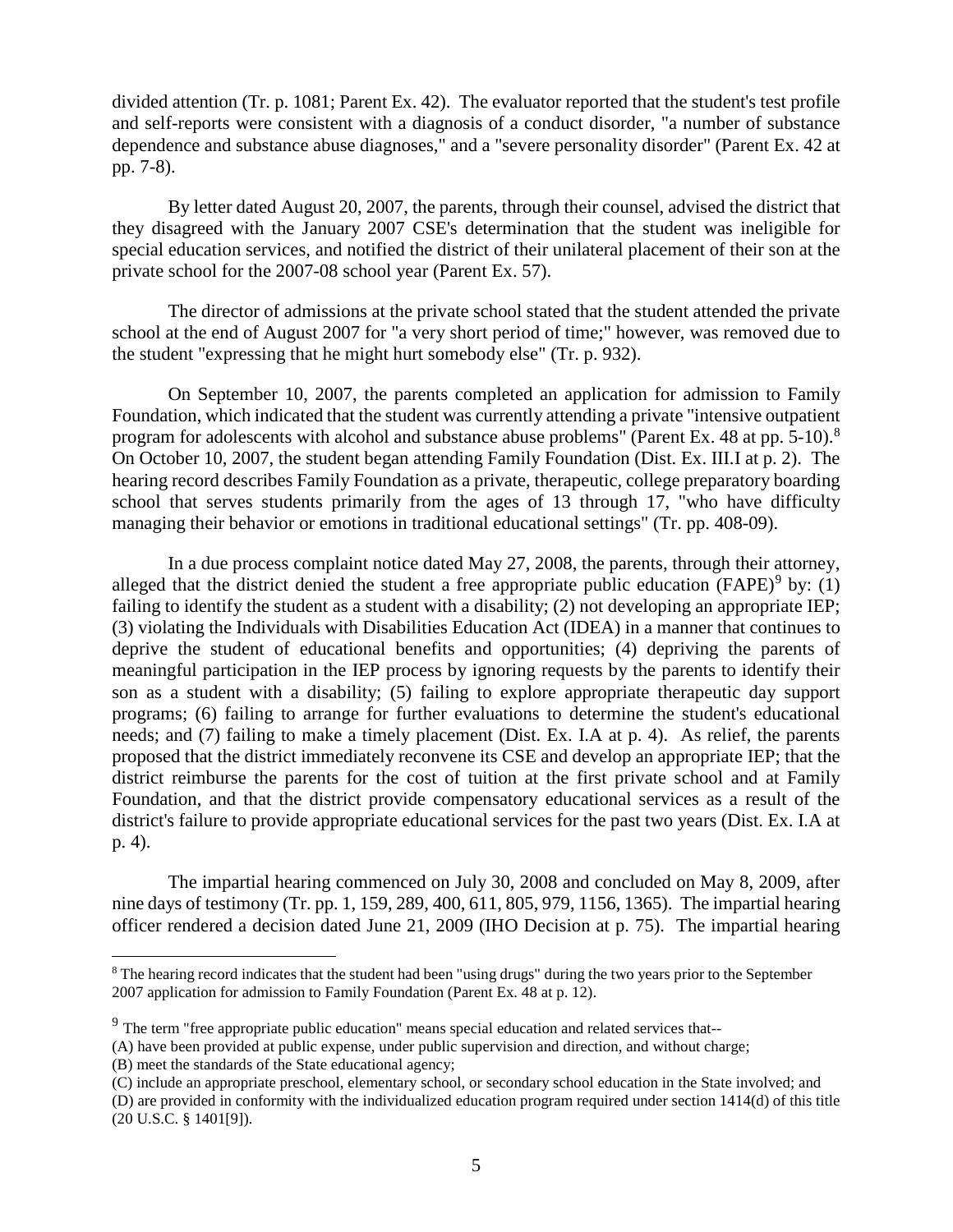officer found that the CSE meeting was not properly conducted; that the CSE did not give the parents a meaningful opportunity to participate; and that the CSE did not have sufficient evaluations and information to make a proper determination (id. at p. 69). The impartial hearing officer concluded that the above described findings "may have led to an improper failure to classify [the student]" and constituted a denial of a FAPE (id.). The impartial hearing officer further concluded that there should have been more inquiry regarding the student's medical diagnoses (id. at p. 64). As to meaningful participation by the parents, the impartial hearing officer indicated that the CSE did not take the parental concerns seriously, impacting the parents' ability to participate in a meaningful way (id. at pp. 64-65).

The impartial hearing officer further found that the student's physical, mental, or emotional condition had an adverse impact on the student's educational performance (IHO Decision at pp. 66-67). The impartial hearing officer did not find that an alleged drug problem was the source of the student's problem (id. at p. 66). The impartial hearing officer determined that disciplinary issues were not discussed at the CSE meeting; that no functional behavioral assessment (FBA) was conducted to determine why the student was engaging in such behavior; and that no one considered that the disciplinary issues may have been a manifestation of a disability (id. at pp. 65-66). The impartial hearing officer found that the student was having problems in the educational setting and that the student suffered socially, emotionally, behaviorally, organizationally, and physically (id. at p. 65).

In addition, the impartial hearing officer found that the first private school attended by the student was not appropriate, but that the second private school attended by the student during the 2007-08 school year (Family Foundation) was appropriate (IHO Decision at pp. 69-73). He determined that the parents placed the student at Family Foundation in October 2007 without proper notice to the district (id. at p. 74). The impartial hearing officer further found that the parents' "pattern" of failing to keep the district apprised of the student's status and location and the parents' "pattern" of failing to provide pertinent information to the schools, were cause for a reduction of tuition, and awarded tuition to the parents for Family Foundation from January 1, 2008 until the end of the 2007-08 school year (id. at pp. 74-75).

This appeal ensued. The district asserts that the impartial hearing officer's findings with respect to the appropriateness of the evaluations considered by the CSE are inconsistent and unsupported by the hearing record. In support of its assertion, the district cites testimony that, upon receiving the one-page private neurologist's report from the student's mother, she was contacted, consent was obtained to speak with the neurologist, and that district personnel spoke with the neurologist, which lead to the conclusion that information provided to the neurologist by the parents relating to the student's school functioning was inconsistent with information that was provided by the student's teachers to the CSE. In addition, the district asserts that the impartial hearing officer erroneously applied a "substantial" contact standard and it was unclear what the district should have done differently regarding the one-page report of the neurologist. The district further asserts that the impartial hearing officer's findings as to meaningful parental participation are not supported by the hearing record.

Next, the district asserts that the impartial hearing officer improperly failed to consider substantial evidence that the student's difficulties originated from substance abuse problems. In support of its assertion, the district maintains that the difficulties that the student began to experience as early as eighth grade were solely related the student's association with others who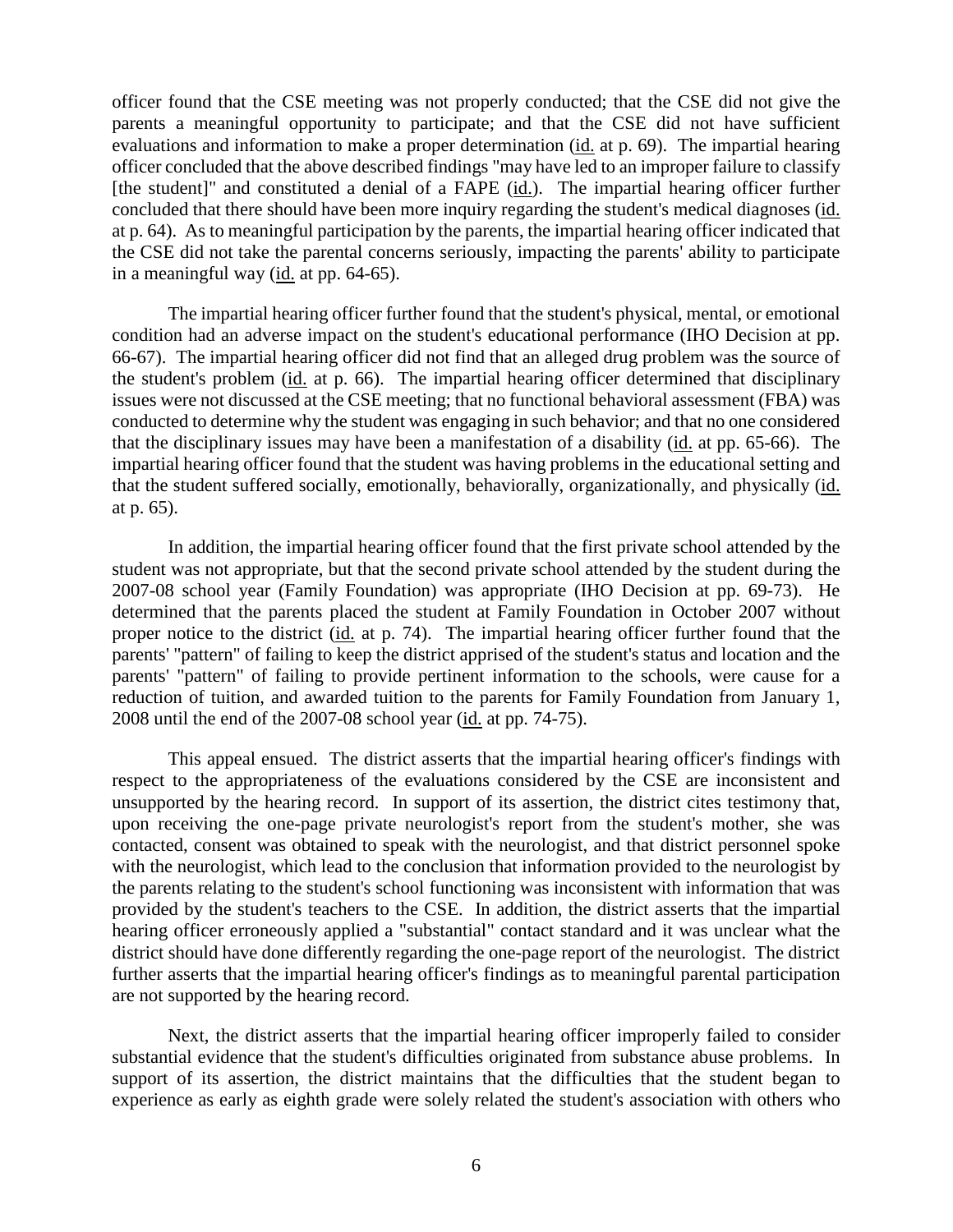were substance abusers and the student's own serious substance abuse. The district further maintains that the hearing evidence supporting this conclusion was overwhelming and included information available to the CSE at the time that it made its eligibility determination. In addition, the district asserts that the student, as a matter of law, is not eligible for tuition reimbursement because the impartial hearing officer did not find that the hearing evidence supported a conclusion that the student was a student with an educational disability, but rather found that there "may" have been an improper failure to classify the student.

Other assertions by the district include that the impartial hearing officer's finding that Family Foundation was appropriate for the student is not supported by the hearing record; that equitable considerations do not support an award of tuition reimbursement; and that the impartial hearing officer erred in admitting evidence relating to actions taken by another school district two years after the challenged CSE action in the instant case.

The parents filed an answer and cross-appeal.In their answer, the parents deny many of the district's allegations and assert that that district deprived the student's of a FAPE when it failed to classify him as a student with a disability. Specifically, the parents' assertions include: (1) that the district failed to adhere to legal standards in conducting evaluations on the student after receiving the parents' referral to the CSE; (2) that after receiving the referral, a psychological evaluation of the student was conducted with "spotty results;" (3) that despite a "voluminous" disciplinary record, an FBA was not conducted; (4) that contrary to 8 NYCRR 200.4(b)(v), the student's problematic behaviors were overlooked by the CSE; (5) that the district made no effort to recognize the underlying cause of the student's behaviors; (6) that the district's failure to make adequate contact with the student's neurologist and private school providers was in complete disregard of the district's duty to conduct a full investigation; and (7) that interviews with providers only focused on the student's academic achievement, not on the student's emotional or behavioral needs.

The parents' further assert that the district conducted an improper CSE meeting for the student; that the parents did not have an opportunity to participate; that the psychological evaluation was not done in time for the CSE meeting, several versions of the evaluation have different information; and that the parents relied on the report they were provided. In support of its claim that the district conducted an improper CSE meeting for the student, the parents cite the student's classification by another school district as emotionally disturbed.<sup>10</sup>

 $10$  The hearing record reflects that the CSE of the district where Family Foundation is located evaluated the student approximately two years after the district's January 4, 2007 CSE meeting to determine eligibility for special education and "classified him as emotionally disturbed" (Tr. pp. 1389, 1413). The hearing record reflects that the CSE considered additional information as part of the eligibility determination including a then-current student interview, informal teacher reports from Family Foundation, the August 2007 psychodiagnostic evaluation report and a report of the administration of the Behavior Assessment System for Children (BASC) to staff at Family Foundation and the student, which were not available to the district's CSE in the instant case (Tr. pp. 1411-14, 1417, 1437-38).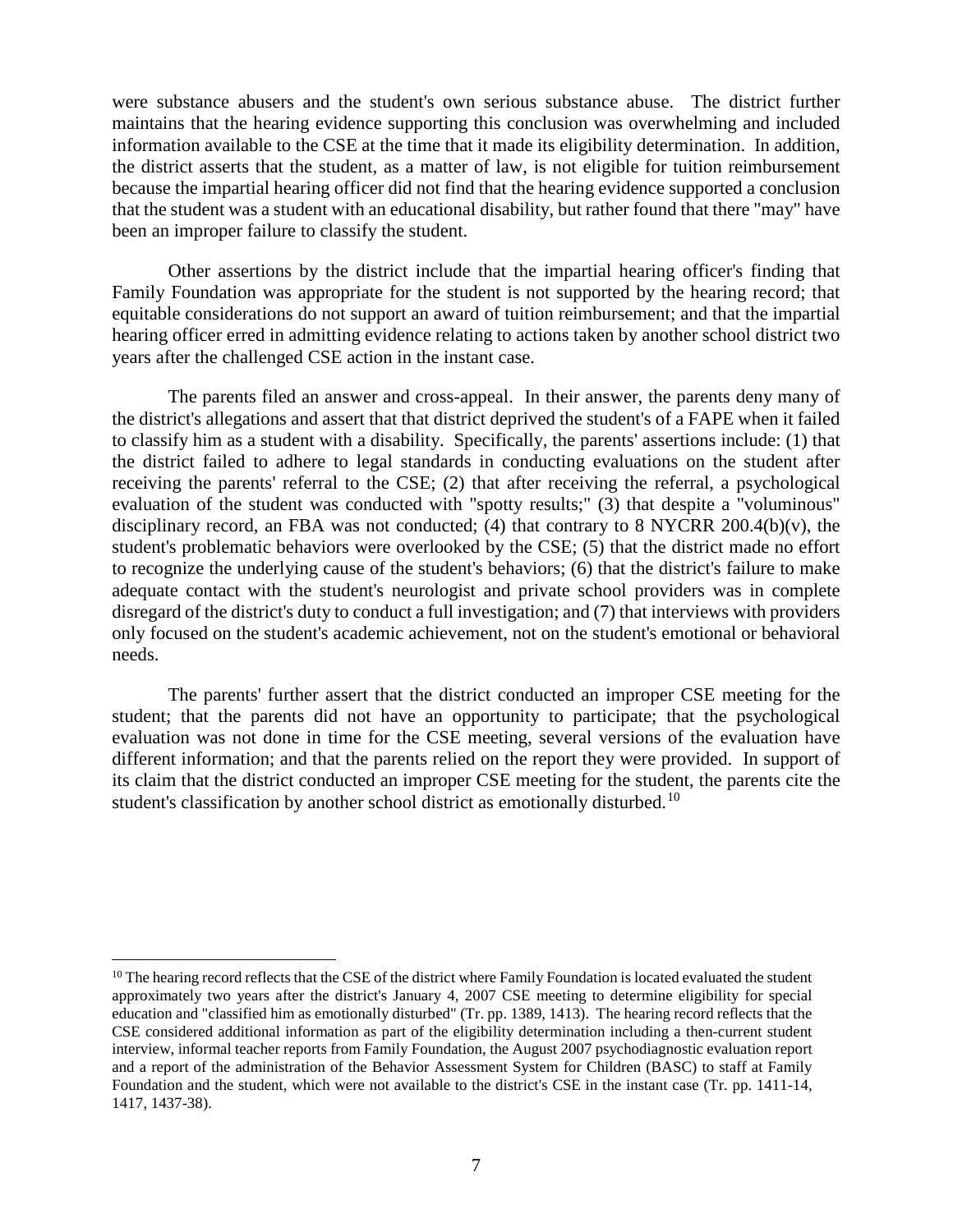In their cross-appeal, the parents contend that they are entitled to reimbursement for the student's full tuition at Family Foundation for the 2007-08 school year.<sup>11</sup> The parents assert that the equities should not bar them from entitlement to full tuition reimbursement for Family Foundation during the time period from October 2007 through the end of the 2007-08 school year.12 The parents attached additional evidence to their answer and cross-appeal.

In its answer to the cross-appeal, the district asserts in part that the impartial hearing officer properly found that the equities warranted a reduction in the tuition reimbursement, but further asserts that the impartial hearing officer erred in finding that the equities supported any tuition reimbursement. The district requests that the cross-appeal be dismissed.

Initially, I note that the district attached as an exhibit to its petition, an affidavit from the director of special programs for the district concerning information received in a telephone call (after the last date of testimony in the impartial hearing) from Family Foundation concerning the student's enrollment, and that the parents assert in their answer that it should not be considered. Generally, documentary evidence not presented at an impartial hearing may be considered in an appeal from an impartial hearing officer's decision only if such additional evidence could not have been offered at the time of the impartial hearing and the evidence is necessary in order to render a decision (see, e.g., Application of a Student with a Disability, Appeal No. 08-030; Application of the Dep't of Educ., Appeal No. 08-024; Application of a Student with a Disability, Appeal No. 08- 003; Application of the Bd. of Educ., Appeal No. 06-044; Application of the Bd. of Educ., Appeal No. 06-040; Application of a Child with a Disability, Appeal No. 05-080; Application of a Child with a Disability, Appeal No. 05-068; Application of the Bd. of Educ., Appeal No. 04-068). I decline to consider the additional documentary evidence attached to the petition as such is not necessary in order to render a decision. Likewise, I decline to accept the additional evidence attached to the parents' answer and cross-appeal offered in response to the district's proffered evidence.

Turning to the merits of the case, two purposes of the IDEA (20 U.S.C. §§ 1400-1482) are (1) to ensure that students with disabilities have available to them a FAPE that emphasizes special education and related services designed to meet their unique needs and prepare them for further education, employment, and independent living; and (2) to ensure that the rights of students with disabilities and parents of such students are protected (20 U.S.C. § 1400[d][1][A]-[B]; see generally Bd. of Educ. v. Rowley, 458 U.S. 176, 206-07 [1982]).

A FAPE is offered to a student when (a) the board of education complies with the procedural requirements set forth in the IDEA, and (b) the IEP developed by its CSE through the IDEA's procedures is reasonably calculated to enable the student to receive educational benefits

 $11$  I note that the parents' cross appeal specifically asks that full tuition reimbursement be awarded for Family Foundation, but that the parents' memorandum of law in support of the parents' answer states that the parents should be reimbursed for the student's full tuition at the first private school and Family Foundation, in the body of the memorandum, but that in the conclusion paragraph, the parents ask for full tuition reimbursement for Family Foundation and "any other relief deemed "just, proper and appropriate" (Answer ¶ 44; Parents' Memorandum of Law at pp. 15, 20).

 $12$  The parents do not appeal the impartial hearing officer's decision denying tuition reimbursement at the student's first private school (IHO Decision at p. 70). Therefore, that portion of the decision is final and binding upon the parties and will not be further discussed in this decision (8 NYCRR 200.5[j][v]).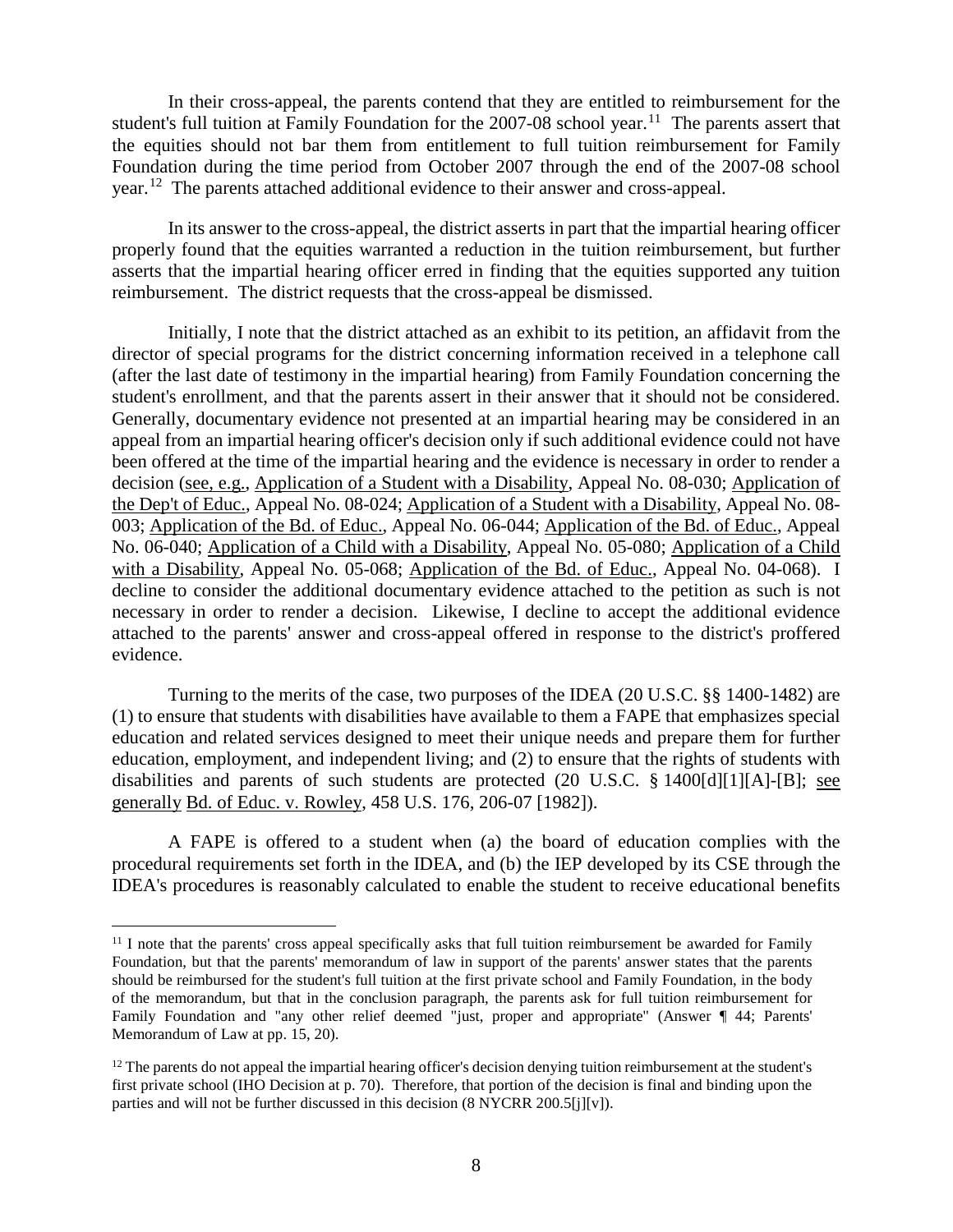(Rowley, 458 U.S. at 206-07; Cerra v. Pawling Cent. Sch. Dist., 427 F.3d 186, 192 [2d Cir. 2005]). While school districts are required to comply with all IDEA procedures, not all procedural errors render an IEP legally inadequate under the IDEA (A.C. v. Bd. of Educ., 553 F.3d 165, 172 [2d Cir. 2009]; Grim v. Rhinebeck Cent. Sch. Dist., 346 F.3d 377, 381 [2d Cir. 2003]; Perricelli v. Carmel Cent. Sch. Dist., 2007 WL 465211, at \*10 [S.D.N.Y. Feb. 9, 2007]). Under the IDEA, if a procedural violation is alleged, an administrative officer may find that a student did not receive a FAPE only if the procedural inadequacies (a) impeded the student's right to a FAPE, (b) significantly impeded the parents' opportunity to participate in the decision-making process regarding the provision of a FAPE to the student, or (c) caused a deprivation of educational benefits (20 U.S.C. § 1415[f][3][E][ii]; 34 C.F.R. § 300.513[a][2]; 8 NYCRR 200.5[j][4][ii]; E.H. v. Bd. of Educ., 2008 WL 3930028, at \*7 [N.D.N.Y. Aug. 21, 2008]; Matrejek v. Brewster Cent. Sch. Dist., 471 F. Supp. 2d 415, 419 [S.D.N.Y. 2007] aff'd, 2008 WL 3852180 [2d Cir. Aug. 19, 2008]).

The IDEA directs that, in general, an impartial hearing officer's decision must be made on substantive grounds based on a determination of whether the student received a FAPE (20 U.S.C. § 1415[f][3][E][i]). A school district offers a FAPE "by providing personalized instruction with sufficient support services to permit the child to benefit educationally from that instruction" (Rowley, 458 U.S. at 203). However, the "IDEA does not itself articulate any specific level of educational benefits that must be provided through an IEP" (Walczak v. Florida Union Free Sch. Dist., 142 F.3d 119, 130 [2d Cir. 1998]; see Rowley, 458 U.S. at 189). The statute ensures an "appropriate" education, "not one that provides everything that might be thought desirable by loving parents" (Walczak, 142 F.3d at 132, quoting Tucker v. Bay Shore Union Free Sch. Dist., 873 F.2d 563, 567 [2d Cir. 1989] [citations omitted]; see Grim, 346 F.3d at 379). Additionally, school districts are not required to "maximize" the potential of students with disabilities (Rowley, 458 U.S. at 189, 199; Grim, 346 F.3d at 379; Walczak, 142 F.3d at 132). Nonetheless, a school district must provide "an IEP that is 'likely to produce progress, not regression,' and . . . affords the student with an opportunity greater than mere 'trivial advancement'" (Cerra, 427 F.3d at 195, quoting Walczak, 142 F.3d at 130 [citations omitted]; see P. v. Newington Bd. of Educ., 546 F.3d 111, 118-19 [2d Cir. 2008]; Perricelli, 2007 WL 465211, at \*15). The IEP must be "reasonably calculated to provide some 'meaningful' benefit" (Mrs. B. v. Milford Bd. of Educ., 103 F.3d 1114, 1120 [2d Cir. 1997]; see Rowley, 458 U.S. at 192). The student's recommended program must also be provided in the least restrictive environment (LRE) (20 U.S.C. § 1412[a][5][A]; 34 C.F.R. §§ 300.114[a][2][i], 300.116[a][2]; 8 NYCRR 200.1[cc], 200.6[a][1]; see Newington, 546 F.3d at 114; Gagliardo v. Arlington Cent. Sch. Dist., 489 F.3d 105, 108 [2d Cir. 2007]; Walczak, 142 F.3d at 132; E.G. v. City Sch. Dist. of New Rochelle, 606 F. Supp. 2d 384, 388 [S.D.N.Y. 2009]; Patskin v. Bd. of Educ., 583 F. Supp. 2d 422, 428 [W.D.N.Y. 2008]).

An appropriate educational program begins with an IEP that accurately reflects the results of evaluations to identify the student's needs (34 C.F.R. § 300.320[a][1]; 8 NYCRR 200.4[d][2][i]), establishes annual goals related to those needs (34 C.F.R. § 300.320[a][2]; 8 NYCRR 200.4[d][2][iii]), and provides for the use of appropriate special education services (34 C.F.R. § 300.320[a][4]; 8 NYCRR 200.4[d][2][v]; see Application of the Dep't of Educ., Appeal No. 07-018; Application of a Child with a Disability, Appeal No. 06-059; Application of the Dep't of Educ., Appeal No. 06-029; Application of a Child with a Disability, Appeal No. 04-046; Application of a Child with a Disability, Appeal No. 02-014; Application of a Child with a Disability, Appeal No. 01-095; Application of a Child Suspected of Having a Disability, Appeal No. 93-9). Subsequent to its development, an IEP must be properly implemented (8 NYCRR 200.4[e][7]; Application of a Child with a Disability, Appeal No. 08-087).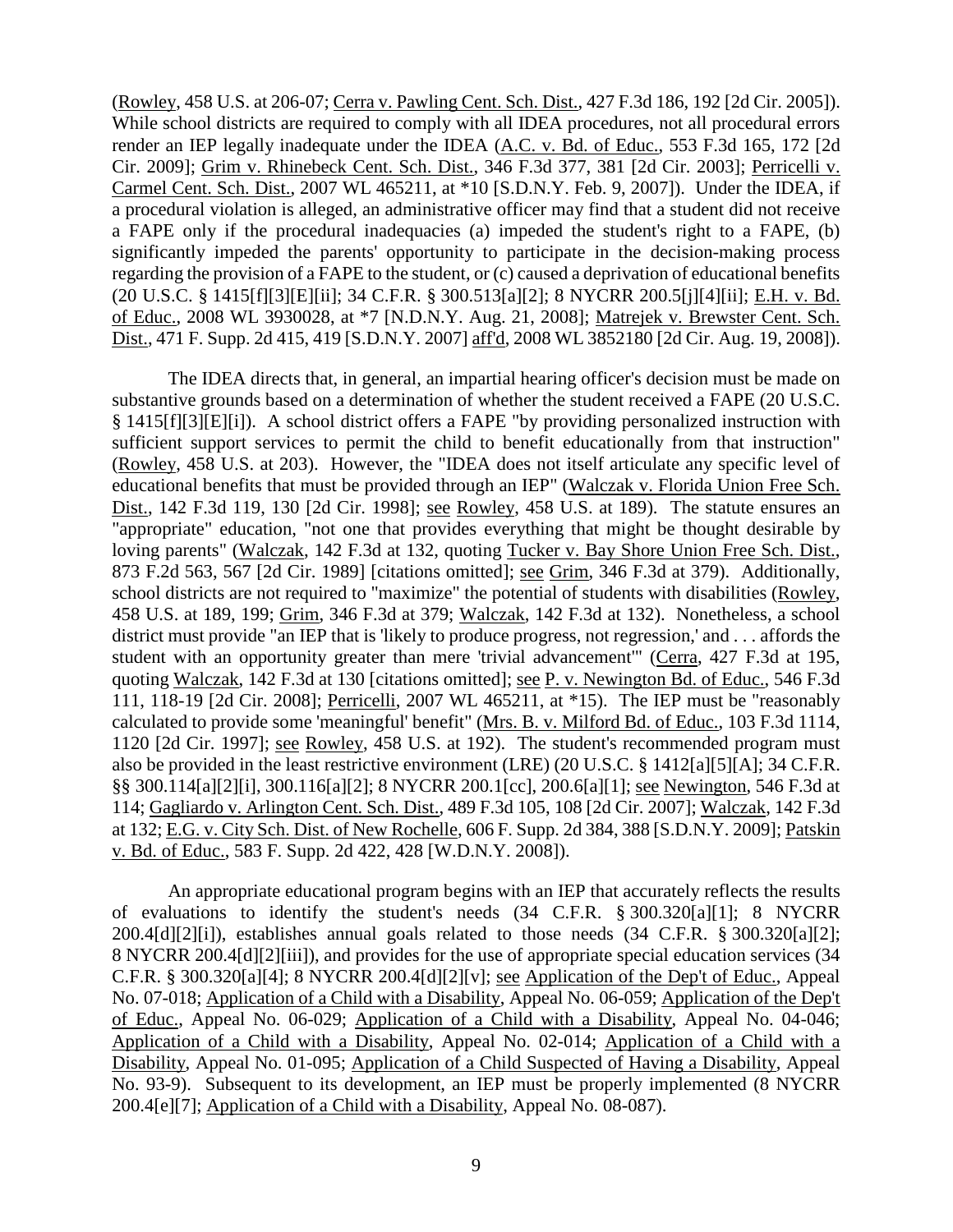The New York State Legislature amended the Education Law to place the burden of production and persuasion upon the school district during an impartial hearing, except that a parent seeking tuition reimbursement for a unilateral placement has the burden of production and persuasion regarding the appropriateness of such placement (Educ. Law § 4404[1][c], as amended by Ch. 583 of the Laws of 2007). The amended law took effect for impartial hearings commenced on or after October 14, 2007; therefore, it applies to the instant case (see Application of the Bd. of Educ., Appeal No. 08-016).

A board of education may be required to reimburse parents for their expenditures for private educational services obtained for a student by his or her parents, if the services offered by the board of education were inadequate or inappropriate, the services selected by the parents were appropriate, and equitable considerations support the parents' claim (Florence County Sch. Dist. Four v. Carter, 510 U.S. 7 [1993]; Sch. Comm. of Burlington v. Dep't of Educ., 471 U.S. 359, 369- 70 [1985]). In Burlington, the Court found that Congress intended retroactive reimbursement to parents by school officials as an available remedy in a proper case under the IDEA (471 U.S. at 370-71; Gagliardo v. Arlington Cent. Sch. Dist., 489 F.3d 105, 111 [2d Cir. 2007]; Cerra v. Pawling Cent. Sch. Dist., 427 F.3d 186, 192 [2d Cir. 2005]). "Reimbursement merely requires [a district] to belatedly pay expenses that it should have paid all along and would have borne in the first instance" had it offered the student a FAPE (Burlington, 471 U.S. at 370-71; see 20 U.S.C. § 1412[a][10][C][ii]; 34 C.F.R. § 300.148).

First, I will consider the district's assertion that the student, as a matter of law, is not eligible for tuition reimbursement because the impartial hearing officer did not find that the hearing evidence supported the conclusion that the student was a student with an educational disability, but rather found that there "may" have been an improper failure to classify the student (see IHO Decision at p. 69).

Tuition reimbursement is among the remedies available when a school district fails to offer a student a FAPE (see Burlington, 471 U.S. 359; Carter, 510 U.S. 7). However, FAPE extends only to students who meet the criteria for identification as children with disabilities under the IDEA (20 USC §1400 et seq.) and Article 89 of the New York Education Law (see Application of a Child Suspected of Having a Disability, Appeal No. 07-003; Application of a Child Suspected of Having a Disability, Appeal No.03-063; Application of a Child Suspected of Having a Disability, Appeal No.01-107; Application of the Bd. of Educ., Appeal No. 01-058). Unless the student is eligible for classification as a student with a disability, the parents cannot prevail in their claim for tuition reimbursement.

I find that the impartial hearing officer erred in awarding tuition reimbursement where, as here, the CSE found that the student was not eligible for special education services and the impartial hearing officer did not find that the evidence supported a conclusion that the student was a student with an educational disability under the IDEA. I note that the impartial hearing officer indicated in her decision that the CSE "did not conduct a proper meeting, did not give the parent a meaningful opportunity to participate and did not have sufficient evaluations and information to make a proper determination" (IHO Decision at p. 69). Where, as here, an impartial hearing officer found that the CSE did not have before it sufficient information to make a determination regarding a student's eligibility for special education programs and services, and the impartial hearing officer did not believe that there was sufficient information in the hearing record for her to make such a determination, the proper remedy would be to remand the matter to the CSE with instructions to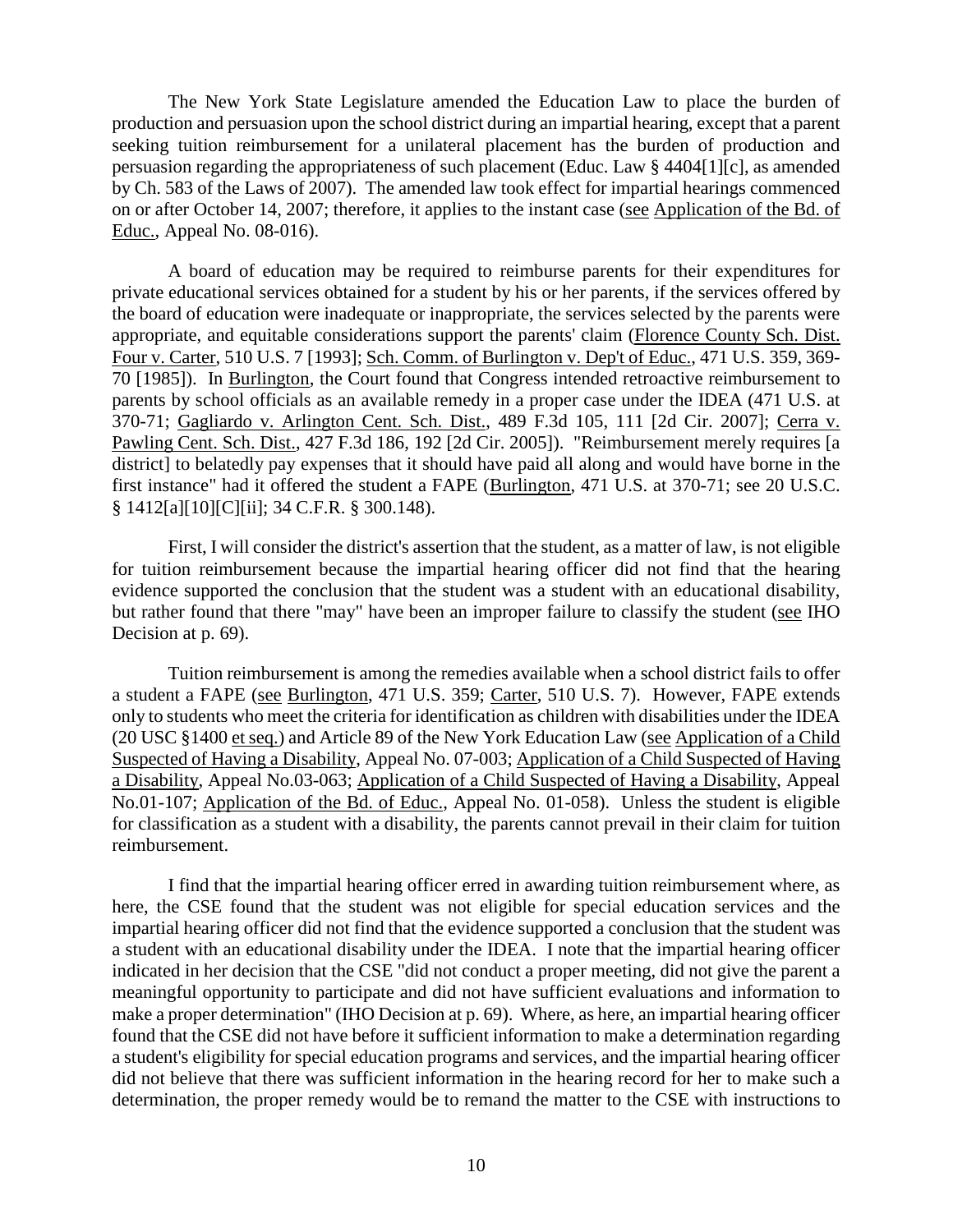obtain any additional evaluations and information required for a determination and to conduct another CSE meeting to make an eligibility determination, not to award tuition reimbursement. Accordingly, I will next consider whether the CSE had sufficient evaluations and information to make a proper determination.

When a student suspected of having a disability is referred to a CSE, the CSE must ensure that an individual evaluation of the referred student is performed (see Application of the Dep't of Educ., Appeal No. 07-018; Application of a Child with a Disability, Appeal No. 06-128; Application of a Child Suspected of Having a Disability, Appeal No. 05-047; Application of a Child Suspected of Having a Disability, Appeal No. 04-063; Application of a Child Suspected of Having a Disability, Appeal No. 04-059). A "full and individual initial evaluation" must be conducted (20 U.S.C. § 1414[a][1][A]; see 34 C.F.R. § 300.301[a]) and must include at least a physical examination, an individual psychological evaluation (unless a school psychologist assesses the student and determines that such an evaluation is unnecessary), a social history, an observation of the student in the current educational placement, and other appropriate assessments or evaluations as necessary to ascertain the physical, mental, behavioral, and emotional factors which contribute to the suspected disabilities (8 NYCRR 200.4[b][1][i-v]; Application of the Dep't of Educ., Appeal No. 07-018; Application of a Child with a Disability, Appeal No. 06-128; Application of a Child Suspected of Having a Disability, Appeal No. 05-047; Application of a Child Suspected of Having a Disability, Appeal No. 04-063). The student must be assessed in all areas of suspected disability (20 U.S.C. § 1414[b][3][B]), including, "if appropriate, health, vision, hearing, social and emotional status, general intelligence, academic performance, communicative status, and motor abilities" (34 C.F.R. § 300.304[c][4]; 8 NYCRR 200.4[b][6][vii]). The evaluation must be "sufficiently comprehensive to identify all of the child's special education and related services needs, whether or not commonly linked to the disability category in which the child has been classified" (34 C.F.R. § 300.304[c][6]; 8 NYCRR 200.4[b][6][ix]). Moreover, as part of an initial evaluation, the CSE must, as appropriate, "review existing evaluation data on the child" including "evaluations and information provided by the parents of the child" (20 U.S.C. § 1414[c][1][A][i]; 34 C.F.R. § 300.305[a][1][i]; 8 NYCRR 200.4[b][5][i]).

The hearing record reflects that the January 4, 2007 CSE reviewed the student's physical examination, social history, speech-language, psychological, and educational evaluation reports (Tr. pp. 64-66; Dist. Ex. II.K at p. 1; see Dist. Exs. III.A- III.E). In addition, the CSE noted that the district's guidance counselor reviewed the student's "history," described in the hearing record as the student's school records including report cards and standardized testing (Tr. p. 95; Dist. Ex. II.K at p. 1; see Tr. pp. 116-17). Additionally, the hearing record reveals that the CSE considered the private neurologist's October 30, 2006 letter (Tr. pp. 28-29, 48-49; Dist. Ex. III.C).

The physical examination report dated August 26, 2006, indicated that the student was in "good health," and in an undated health and social intake completed during the student's ninth grade year prior to the January 2007 CSE meeting, the parents provided information regarding the student's behavior, relationships, medical history, and attitude toward school (Dist. Exs. III.A at p. 1; III.B at p. 1). The parents reported that the student appeared to "like school," enjoyed "seeing friends" while at school, and denied that the student had concerns about school (Dist. Ex. III.B at pp. 1-2). The parents further reported that the student had "difficulty with authority" (id. at p. 1).

The January 2007 CSE reviewed the December 11, 2006 speech-language evaluation report conducted by the district's speech-language therapist, which included formal testing with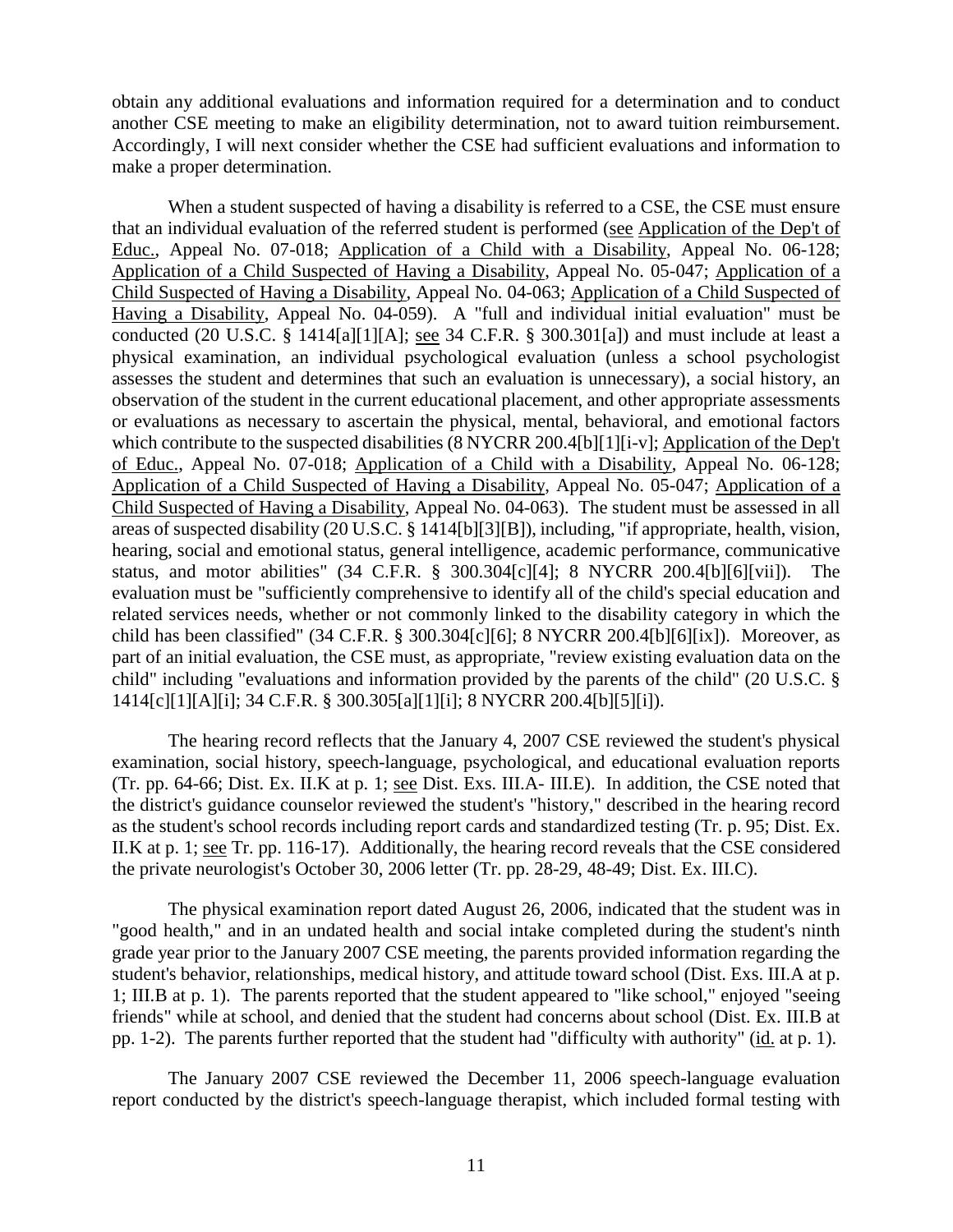the Clinical Evaluation of Language Fundamentals – Fourth Edition (CELF-4) (Dist. Ex. III.C at p. 1). Administration of the CELF-4 yielded a core language score of 126 (percentile rank of 96), a receptive language index of 121 (percentile rank of 92), an expressive language index of 118 (percentile rank of 88), a language content index of 127 (percentile rank of 96) and a language memory index of 117 (percentile rank of 87) (id.). Results of the CELF-4 indicated that the student's language abilities were in the above average range and therefore, the speech-language therapist concluded that he did not require speech-language services (id. at pp. 1-7).

The hearing record reflects that the January 2007 CSE reviewed the December 13, 2006 district psychological evaluation report of the student, which included formal testing with the Wechsler Intelligence Scale for Children – Fourth Edition (WISC-IV) and the Behavior Assessment System for Children (BASC) Rating System (Dist. Ex. III.D at p. 1). The school psychologist reported she observed that the student was cooperative, attentive, and put forth his "best effort on all tasks" (id. at p. 2). Administration of the WISC-IV yielded a full scale IQ of 112 (percentile rank of 79), a verbal comprehension index of 124 (percentile rank of 95), a perceptual reasoning index of 110 (percentile rank of 75), a working memory index of 104 (percentile rank of 61), and a processing speed index of 91 (percentile rank of 27) (id. at p. 1). According to the school psychologist, the results of the WISC-IV indicated that the student's cognitive abilities were in the average to superior range, with verbal comprehension a relative strength and processing speed a relative weakness (id. at pp. 1, 4). The school psychologist reported that results from the BASC Parent Rating Scales indicated "significant concerns" regarding hyperactivity, and conduct and attention difficulties (id. at p. 4). Results from the BASC Parent Rating Scales also yielded T-scores in the "at-risk range" for "atypicality" and social skills  $(id.)$ .<sup>13</sup> The parents' BASC responses also yielded T-scores in the average range for aggression, anxiety, depression, somatization, leadership skills, and withdrawal (id.). Results of the BASC Self Report Rating Scales completed by the student indicated "no significant areas of concern;" however, scores measuring relations with his parents were in the "significant range," indicating concerns in that area (id. at pp. 3-4). Additionally, results of the BASC Self Report Rating Scales completed by the student yielded T-scores in the at-risk range for self-reliance skills, "locus of control" and atypicality, and T-scores in the average range for attitude toward school and his teachers, sensation seeking behavior, somatization, "social stress anxiety," depression, and sense of inadequacy (id.).<sup>14</sup>

The district special education teacher's December 18, 2006 educational evaluation report indicated that she administered the Woodcock-Johnson Tests of Achievement – Third Edition (WJ-III ACH) to the student, which yielded standard (and percentile) scores of 119 (89) in broad reading, 113 (80) in broad math, and 110 (75) in broad written language (Dist. Ex. III.E. at p. 3). According to the special education teacher, "[w]hen compared to others at his age level, [the student's] academic skills, his ability to apply those skills, and his fluency with academic tasks are all within the high average range," and he performed in the high average range in broad reading, reading comprehension, and math reasoning (id. at p. 2). The special education teacher reported

<sup>&</sup>lt;sup>13</sup> The school psychologist reported that "atypicality" referred to "behaviors that are considered immature or odd and are often associated with psychiatric issues" (Dist. Ex. III.D at p. 3).

<sup>&</sup>lt;sup>14</sup> The school psychologist reported that "locus of control" referred to the student's "perception of his ability to control his surrounding world" (Dist. Ex. III.D at p. 3).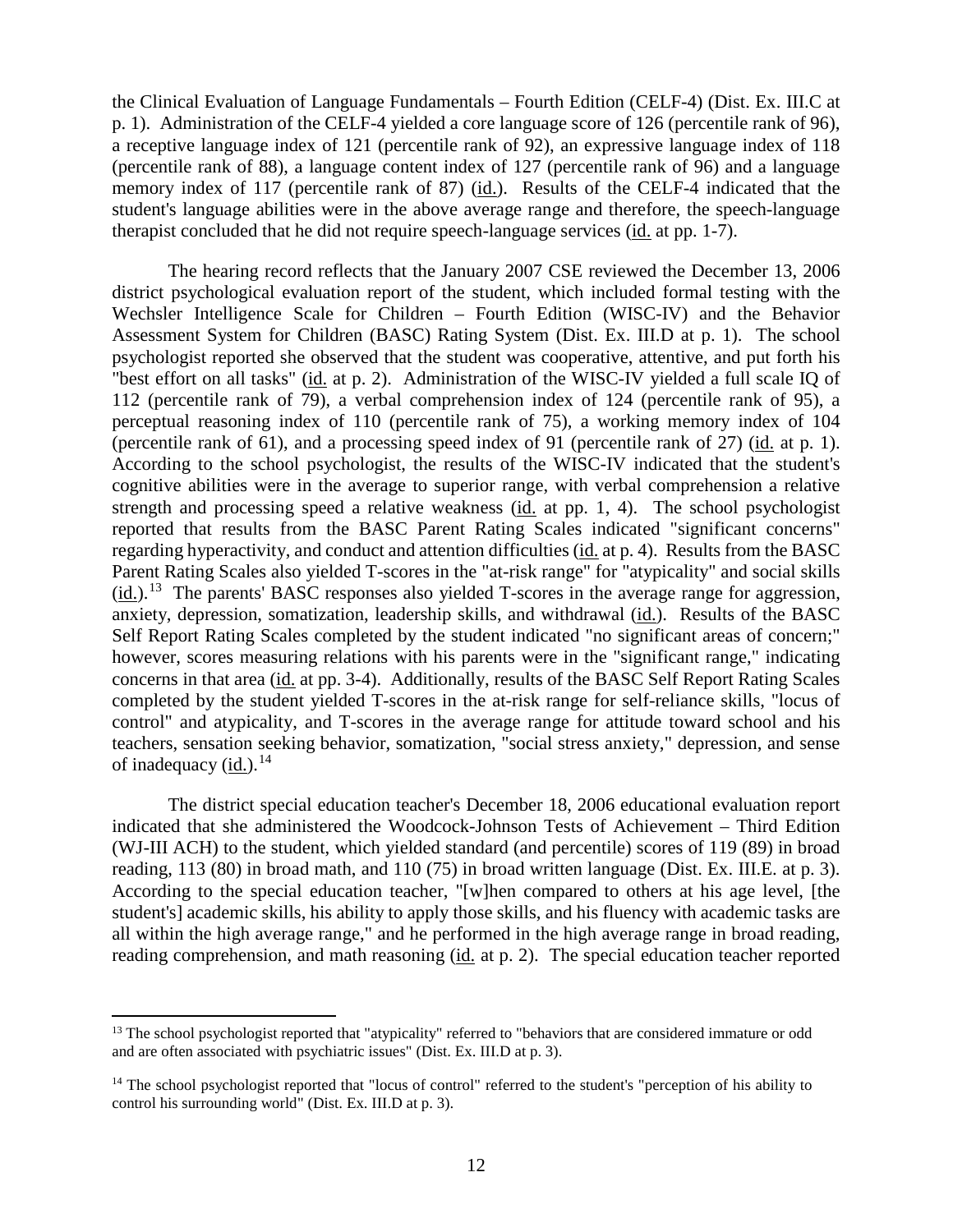that the student's basic reading skills, math calculation, basic writing, and written expression skills were in the average range (id.).

As indicated earlier, the private neurologist's October 30, 2006 letter addressed "To Whom It May Concern," advised that the student had been offered diagnoses of an ADHD, Asperger's syndrome, an impulse control disorder and an OCD, and that he was currently administered medications (Dist. Ex. II.C at p. 1). The private neurologist recommended that the student "be classified as other health impaired and appropriate behavior modification and educational support provided"  $(id.)$ .

The student's eighth grade report card indicated that his final average grades in his "core" academic subjects were in the 88 to 98 range (English, social studies, living environment, math, Spanish) (Dist. Ex. III.H at p. 15; see Dist. Ex. III.D at p. 4).<sup>15</sup> During ninth grade, the student achieved first quarter grades in his core academic subjects of 91 (English), 96 (global history), 92 (earth science), 95 (math A/B), 89 (Spanish 2) (Dist. Ex. III.G at p. 3).<sup>16</sup>

The parents alleged in their due process complaint notice that the district failed to arrange for further evaluations to determine their son's educational needs (Dist. Ex. I.A at p. 4). The director of special programs testified that the service providers conducting the evaluations determined the appropriate evaluations used to assess the student, which included both standard and supplemental batteries (Tr. pp. 54-55). Prior to her evaluation, the school psychologist discussed the upcoming psychological evaluation with the student's mother and advised her as to what tests she planned on administering (Tr. pp. 280-81). The school psychologist testified that the parents did not request that any other type of testing be administered, or advise the psychologist of any specific areas that the parents wanted her to assess (id.). The school psychologist testified at length about her rationale for using the WISC-IV, BASC, student interview, and report card/standardized test result review with the student, and the results of her assessments (Tr. pp. 105-17). Additionally, the school psychologist spoke to all of the student's "core" teachers, who reported to her that the student was "doing very well, he was doing his work, he was on task and did well on tests" (Tr. pp. 117-18). The director of special programs stated that results of the student's evaluations in the areas of achievement, cognition, social/emotional, and speechlanguage skills did not indicate that further assessment was needed (Tr. pp. 56). Additionally, the hearing record reflects that each evaluator reviewed their respective reports at the January 2007 CSE meeting, after which the parents had the opportunity to discuss the information presented (Tr. pp. 39-40). The hearing record further reflects that although the student's mother did express her concerns regarding the amount of assistance she provided her son at home and his note-taking

<sup>&</sup>lt;sup>15</sup> As to the student's "special subject area classes," he received grades of 80 in art, 58 in careers, 72 in music, 78 in technology, 78 in computer, 88 in physical education, and 90 in health education (Dist. Ex. III.H at p. 15; see Tr. p. 128). The school psychologist testified that the "special area teachers" reported that the student was "more focused on his core classes, he felt they were more important. He needed to put more effort there and he didn't - - he said he honestly didn't care as much about his special subject area classes" (Tr. p. 128). The student's mother testified that the student did not pass careers because it was the only class in which she did not provide help to the student (Tr. pp. 1116-7).

<sup>&</sup>lt;sup>16</sup> As to the student's special subject area classes, he received grades of 77 in art, 75 in "mat proc 1", and 82 in physical education (Dist. Ex. III.G at p. 3).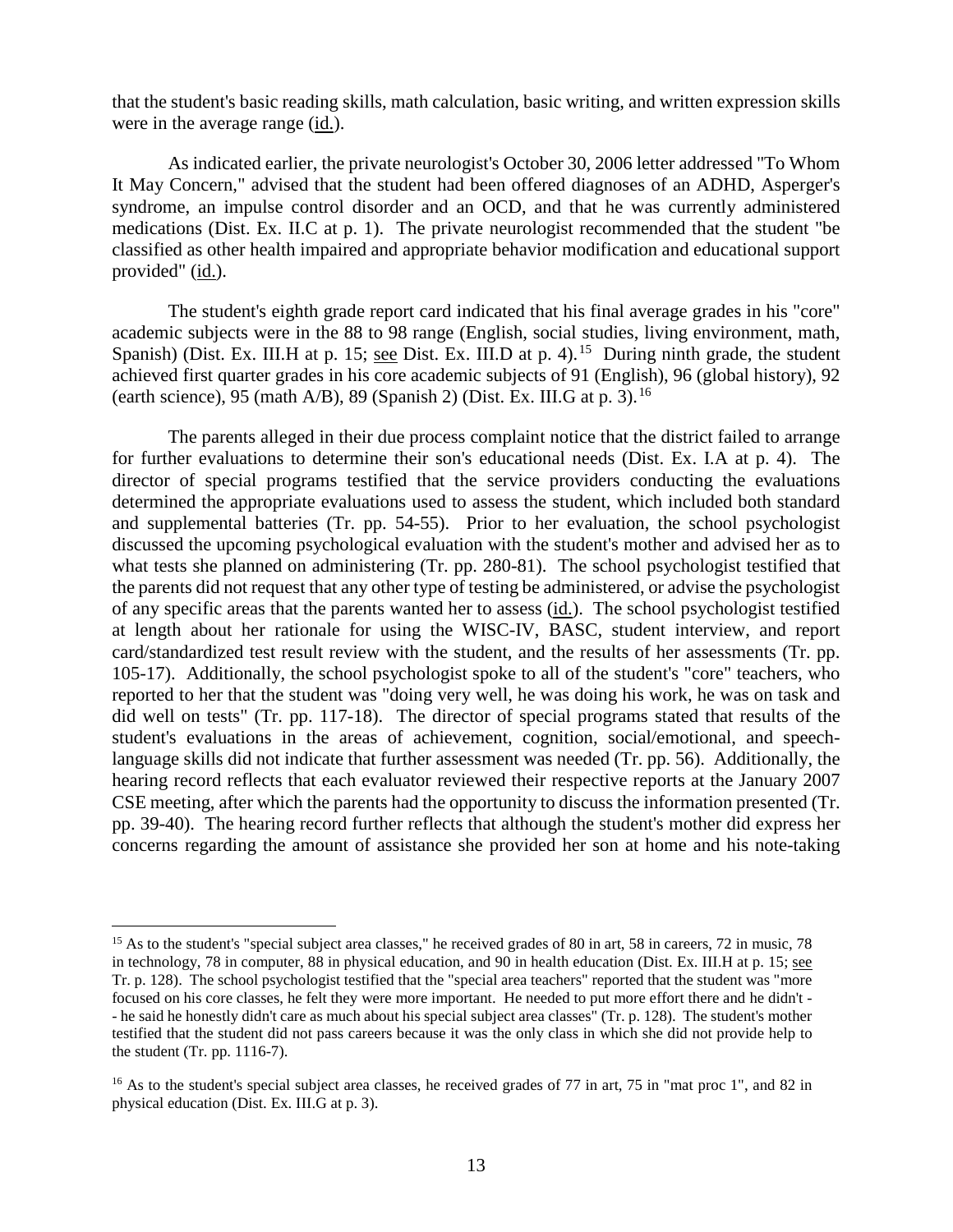skills, she did not request additional testing be completed during the January 4, 2007 CSE meeting (Tr. pp. 30, 40, 60, 339).

After a review of the hearing record, I find that the CSE had sufficient information and evaluations in order to make a determination as to whether or not the student was eligible for special education programs and services. In consideration of the assessments and teacher report results described above, I agree with the district's assertion that the CSE's evaluations of the student did not indicate that further assessments were required.

I will next conduct an independent review of the hearing record to determine whether the CSE's January 2007 determination that the student was not eligible for special education programs and services under the IDEA is supported by the evidence.

The parents alleged in their due process complaint notice that the district improperly failed to identify their son as a student with a disability (Dist. Ex. I.A at p. 4). The hearing record reflects that the January 4, 2007 CSE discussed three possible disability classifications for the student with the parents: learning disability, emotional disturbance, and other health impairment (Tr. pp. 66-67, 122-23; see 8 NYCRR 200.1[zz][4], [6], 10]). I note that the January 2007 CSE did not dispute that the student had been diagnosed with an ADHD, Asperger's Syndrome, an impulsive control disorder and an OCD, but that the CSE concluded that the diagnosed conditions did not have an adverse effect on the student's educational performance (Tr. pp. 49-50, 95-96; see Dist. Ex. III.H). After an independent review of the hearing record, I find that the impartial hearing officer's finding that the student's diagnosed conditions had an adverse effect on the student's educational performance is not supported by the hearing record (see IHO Decision at pp. 67-68).

Whether a student's condition adversely affects his or her educational performance such that the student needs special education within the meaning of the IDEA, is an issue that has been left for each state to resolve (J.D. v. Pawlett Sch. Dist., 224 F.3d 60, 66 [2d Cir. 2000]). Although some states elect to establish further, more explicit definitions for these terms, often through regulation or special education policy (see, e.g., Mr. I. v. Maine Sch. Admin. Dist. No. 55, 480 F.3d 1, 11 [1st Cir. 2007]; J.D., 224 F.3d at 66-67; Johnson v. Metro Davidson County Sch. Sys., 108 F. Supp. 2d 906, 918 [M.D.Tenn. 2000]), others do not and instead resolve the issue on a "case-by-case" basis (R.B. v. Napa Valley Unified Sch. Dist., 2007 WL 2028132, at \*9 [9th Cir. July 16, 2007]; see, e.g., Yankton Sch. Dist. v. Schramm, 93 F.3d 1369, 1375-76 [8th Cir. 1996]; Greenland Sch. Dist. v. Amy N., 2003 WL 1343023, at \*8 [D.N.H. Mar. 19, 2003]). Cases addressing this issue in New York appear to have followed the latter approach (Corchado v. Bd. of Educ. Rochester City Sch. Dist., 86 F. Supp. 2d 168, 176 [W.D.N.Y. 2000] [holding that each child is different and the effect of each child's particular impairment on his or her educational performance is different]; Application of the Dep't of Educ., Appeal No. 08-042; Application of a Student Suspected of Having a Disability, Appeal No. 08-023; Application of a Child Suspected of Having a Disability, Appeal No. 07-086; see Muller v. E. Islip Union Free Sch. Dist., 145 F.3d 95, 103-04 [2d Cir. 1998]; N.C. v. Bedford Cent. Sch. Dist., 473 F. Supp. 2d 532, 543 [S.D.N.Y. 2007], aff'd 2008 WL 4874535 [2d Cir. Nov. 12, 2008]; C.B. v. Dep't of Educ., 2009 WL 928093 [2d Cir. April 7, 2009]; New Paltz Cent. Sch. Dist. v. St. Pierre, 307 F. Supp. 2d 394, 399 [N.D.N.Y 2004]). While consideration of a student's eligibility for special education and related services should not be limited to a student's academic achievement (34 C.F.R. § 300.101[c]; 8 NYCRR 200.4[c][5]; see Corchado, 86 F. Supp. 2d at 176), evidence of psychological difficulties, considered in isolation, will not itself establish a student's eligibility for classification as a student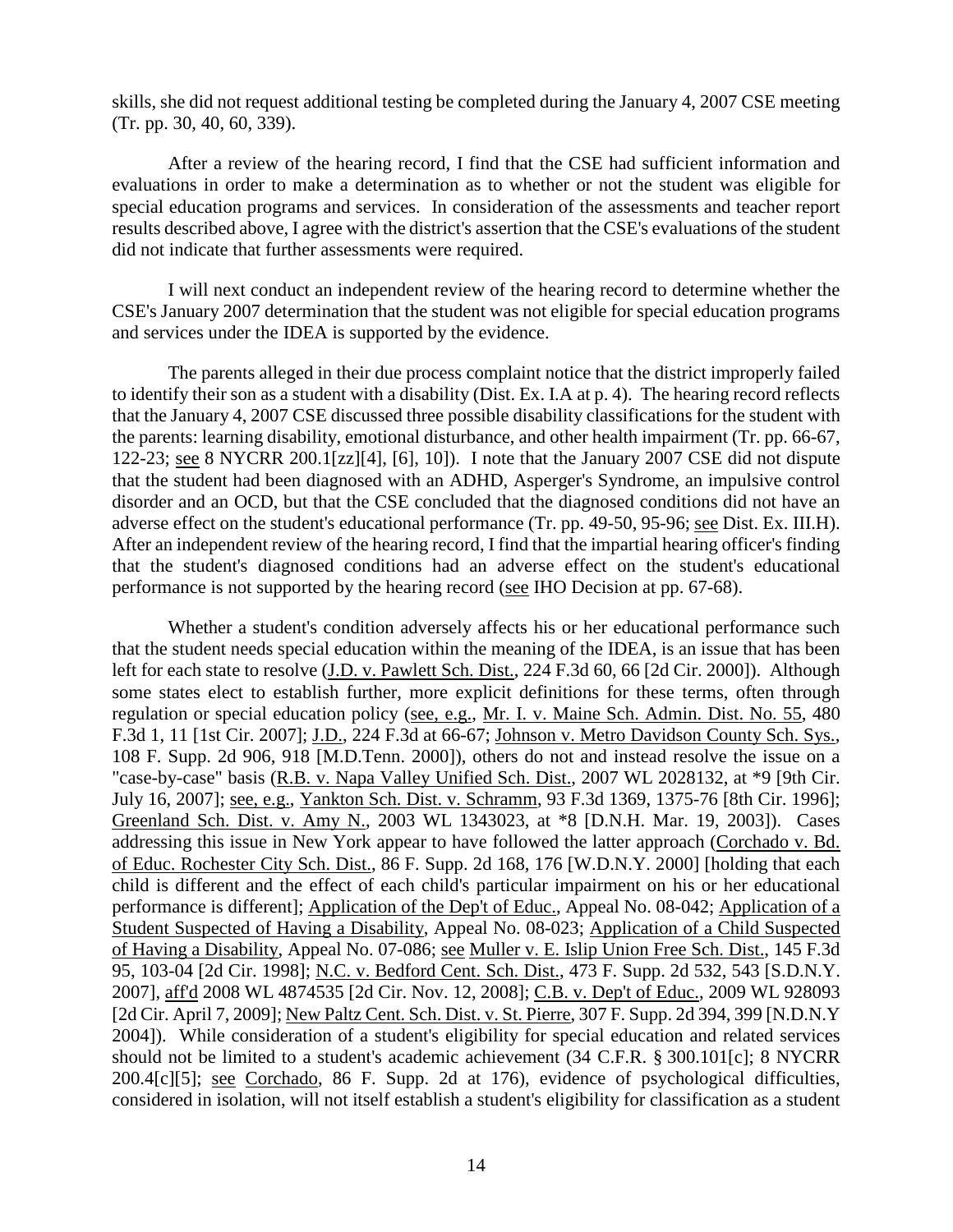with a disability (N.C., 473 F. Supp. 2d at 546). Moreover, as noted by the U.S. Department of Education's Office of Special Education Programs, "the term 'educational performance' as used in the IDEA and its implementing regulations is not limited to academic performance" and whether an impairment adversely affects educational performance "must be determined on a case-by-case basis, depending on the unique needs of a particular child and not based only on discrepancies in age or grade performance in academic subject areas" (Letter to Clarke, 48 IDELR 77 [OSEP 2007]).

I will first address whether the CSE properly determined that the student was eligible for special education services as a student with a learning disability. A learning disability is defined as a disorder in one or more of the basic psychological processes involved in understanding or in using language, spoken or written, which manifests itself in an imperfect ability to listen, think, speak, read, write, spell, or to do mathematical calculations (34 C.F.R. § 300.8[c][10]; 8 NYCRR 200.1[zz][6]). The term includes such conditions as perceptual disabilities, brain injury, minimal brain dysfunction, dyslexia and developmental aphasia (id.). The term does not include learning problems that are primarily the result of visual, hearing or motor disabilities, of mental retardation, of emotional disturbance, or of environmental, cultural or economic disadvantage (id.).

Regarding the classification of learning disability, the CSE determined that the student was not eligible for special education services because there was no discrepancy between his cognitive abilities and educational achievement (Tr. pp. 67, 122-23).17 The school psychologist testified that results from both the educational and cognitive testing indicated average to above average performance (Tr. pp. 106, 125). In addition to the evaluative information reflecting the student's average to superior cognitive skills, and average to high average academic skills (Dist. Exs. III.D at p. 4; III.E at p. 2), the student's teachers reported to the director of special programs and the school psychologist that that they did not have concerns about the student's educational progress, and that he did not need special education services (Tr. pp. 21, 23-26, 93-94, 101-02, 117-18). Specifically, the student's seventh grade science teacher reported that the student had been "high functioning" and "cooperative" in her classroom (Tr. p. 26). The director of special programs testified that the student consistently demonstrated "high performance" with regard to his "accelerated" level courses (Tr. p. 24). The hearing record reflects that the guidance counselor stated that the student met the requirements of the honors program, and the guidance counselor stated to the director of special programs that the student was "very bright" and articulate (Tr. pp. 26-27). The student's mother testified that the student was able to maintain his grades because she would "reteach" the school lessons every night (Tr. pp. 750, 1066). However, the director of special programs testified that the student's ninth grade teachers reported that the student was "cooperative" and functioned independently within the classroom (Tr. pp. 25, 93-94). Based upon the testimony of the school psychologist and director of special programs, along with the academic achievement and cognitive evaluative data, teacher reports regarding the student's functioning in the classroom, and report card grades, the hearing record reveals that the January 2007 CSE correctly determined that the student was ineligible for special education services as a student with a learning disability.

The CSE also considered and rejected the classification of an other health impairment, determining that, based on the information before the CSE, the student did not meet the definition

<sup>&</sup>lt;sup>17</sup> The director of special programs testified that at the time of the January 2007 CSE, the district operated under the "discrepancy model" when determining eligibility as a student with a learning disability (Tr. pp. 19, 67).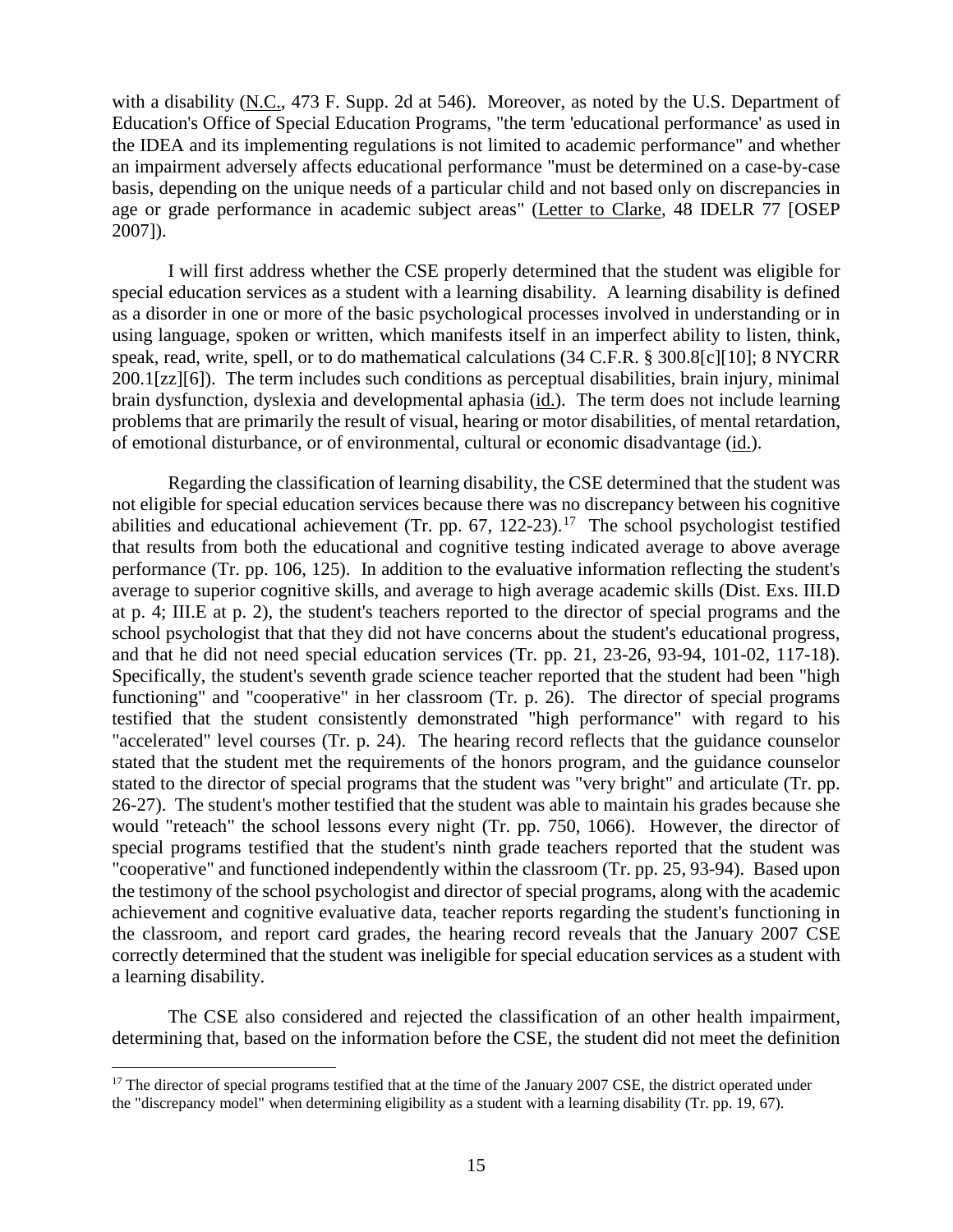of a student with such a disability (Tr. pp. 67-68, 122-23). State regulations define an other health impairment as:

having limited strength, vitality or alertness, including a heightened alertness to environmental stimuli, that results in limited alertness with respect to the educational environment, that is due to chronic or acute health problems, including but not limited to a heart condition, tuberculosis, rheumatic fever, nephritis, asthma, sickle cell anemia, hemophilia, epilepsy, lead poisoning, leukemia, diabetes, attention deficit disorder or attention deficit hyperactivity disorder or tourette syndrome, which adversely affects a student's educational performance.

(8 NYCRR 200.1[zz][10] [emphasis added]; see 34 C.F.R. § 300.8[c][9]).

The director of special programs testified that she contacted the student's private neurologist prior to the January 4, 2007 CSE meeting regarding the neurologist's recommendation that the student be classified with an other health impairment; however, she was unable to gain additional information from the neurologist about the neurologist's opinion that the student needed special education services (Tr. pp. 28, 79). The director of special programs further testified that the parents did not provide the district with any of the private neurologist's records except for her October 2006 letter (Tr. p. 80). While the hearing record demonstrates that the CSE was aware of the student's diagnoses pursuant to the private neurologist's October 2006 letter, the January 4, 2007 CSE determined that the student's "medical diagnoses" did not adversely affect the student's educational performance (Tr. pp. 95-96; see Dist. Ex. III.H). The director of special programs testified that the CSE based its determination on "all the school records, on all the evaluations and tests that we had, on the interviews with teachers and people who work with [the student] every day in a school setting" (Tr. p. 68).

As stated above, the student received grades in the 88-98 range in academic subjects of English, Spanish, math, social studies and science during eighth and ninth grades while attending the district's school (Dist. Exs. III. G at p. 3; III.H at p. 13). Regarding the student's diagnosis of an ADHD, the district school psychologist stated that the student's English teacher reported that the student engaged in no more off-task behavior than any of the other ninth grade students, and all of his "core" teachers reported that he was actively engaged in his learning (Tr. pp. 121, 258). The school psychologist testified that specific subtests of the WISC-IV and the BASC adequately assessed the student's executive functions levels, resulting in "average to above average scores in all areas," and "no significant areas of concern" (Tr. pp. 105-11). Additionally, with the exception of the psychological report that indicated the student demonstrated some off-task behavior during a classroom observation, none of the evaluation reports indicated that the student exhibited difficulty with attention, and the parents' social history did not indicate that they had concerns regarding their son's ability to attend (see Dist. Exs. III.A-III.E). Based upon my review of the hearing record, the information before the January 2007 CSE did not indicate that the student was eligible for special education services as a student with an other health impairment.

The CSE also considered the student's eligibility as a student with an emotional disturbance; however, determined that the student did not meet the definition of a student with an emotional disturbance based on the information before it (Tr. pp. 122-23). A student with an emotional disturbance must meet one or more of the following five characteristics: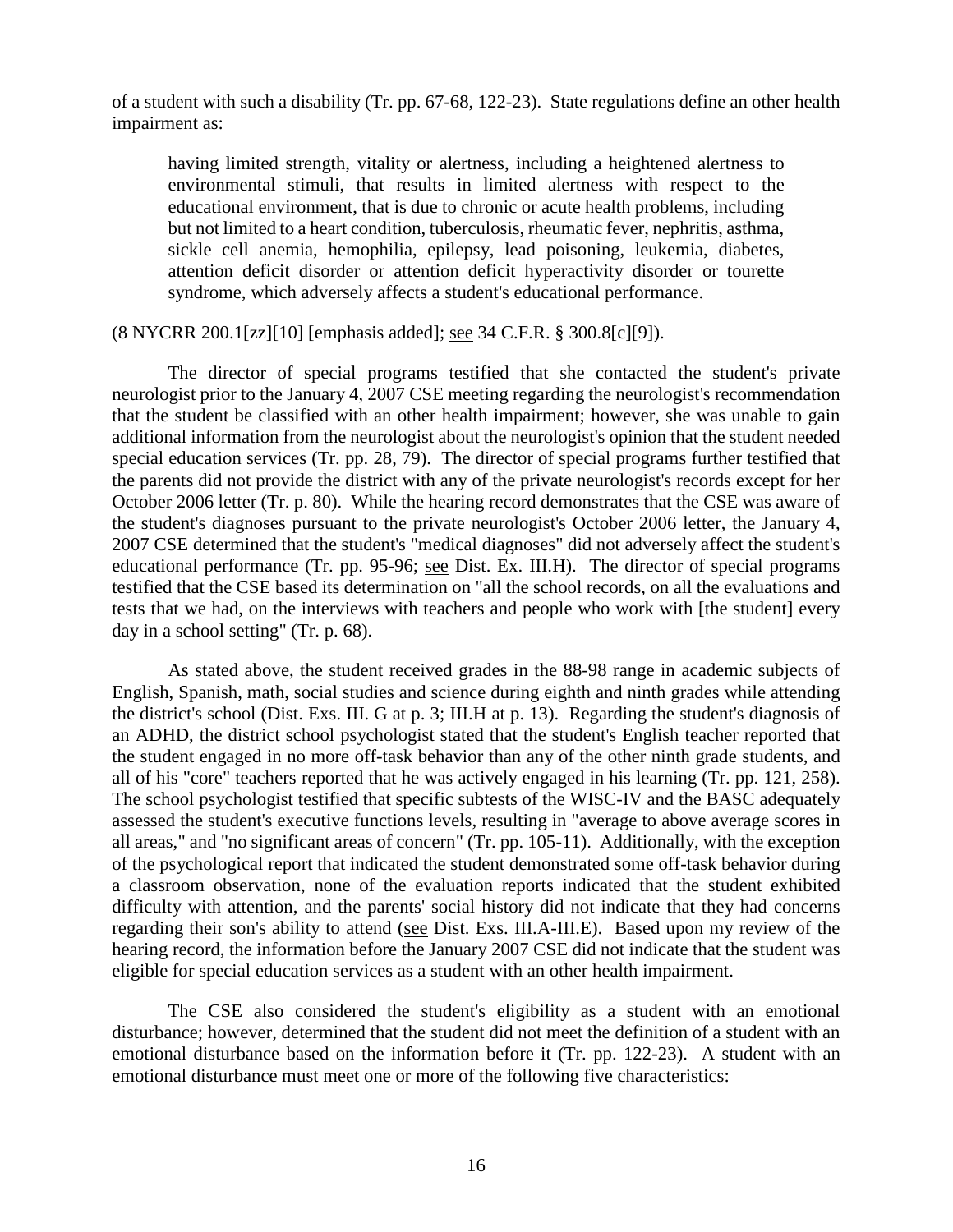(i) an inability to learn that cannot be explained by intellectual, sensory, or health factors.

(ii) an inability to build or maintain satisfactory interpersonal relationships with peers and teachers.

(iii) inappropriate types of behavior or feelings under normal circumstances.

(iv) a generally pervasive mood of unhappiness or depression; or

(v) a tendency to develop physical symptoms or fears associated with personal or school problems.

## (8 NYCRR 200.1[zz][4]; see also 34 C.F.R. § 300.8[c][4]).

Additionally, the student must exhibit one or more of the five characteristics over a long period of time and to a marked degree that adversely affects the student's educational performance (8 NYCRR 200.1[zz][4]; see also 34 C.F.R. § 300.8[c][4]). While emotional disturbance includes schizophrenia, the term does not apply to students who are socially maladjusted, unless it is determined that they otherwise meet the criteria above (id.; New Paltz, 307 F. Supp. 2d at 398). The student, therefore, must not only manifest one of the numbered characteristics, but the emotional disturbance must adversely affect the student's educational performance to the extent that he or she requires special education (see Educ. Law § 4401[1]).

Information considered by the CSE indicated that as late as ninth grade, the parents reported that the student's relationships with his peers were "fine" and his relationship with his brother was "ok" (Dist. Ex. III.B at p. 1). Additionally, when asked what the student enjoyed or liked the most about school, the parents responded "seeing friends," and they denied that the student had concerns about school (id. at p. 2). The school psychologist testified that in order to assess the student's social/emotional functioning, she interviewed the student's mother and the student, and administered the BASC (Tr. pp. 107-08, 143). According to the school psychologist, at that time the student's mother reported her concern about the student exhibiting "some behavioral difficulties" and her concern regarding who the student "was choosing as friends"  $(id.)$ .<sup>18</sup> The hearing record reveals that the student's teachers reported that the student's behavior did not interfere with his learning, nor did he engage in behaviors in the classroom that interfered with his learning or the learning of others (Tr. pp. 94, 130, 259). The hearing record shows that the disciplinary actions taken by the district during the student's eighth and ninth grade years resulted from the student's behaviors which included, among other things, making threats, writing on the desk and walls of the classroom, using profanity and purchasing drug paraphernalia on school property (Tr. pp. 728-30, 733-34, 756; Parent Exs. 47; 50 at pp. 1-2). Despite the student's mother's concerns regarding her son's disciplinary actions and choice of friends, the school psychologist who attended the CSE meeting testified that these behaviors did not affect the student in the classroom setting (Tr. pp. 226, 257; Dist. Ex. II.K).

The school psychologist stated that the CSE discussion regarding the classifications of emotional disturbance and other health impairment focused on whether the student's diagnoses

<sup>&</sup>lt;sup>18</sup> The hearing record reflects that the student's mother was concerned that some of the student's friends were "getting into trouble" by exhibiting insubordinate behaviors and engaging in possible drug and alcohol use (Tr. pp. 253-54). The school psychologist testified that prior to the psychological evaluation of the student, the parents did not indicate to her that the student was involved in the use of alcohol or substances (Tr. pp. 281-83).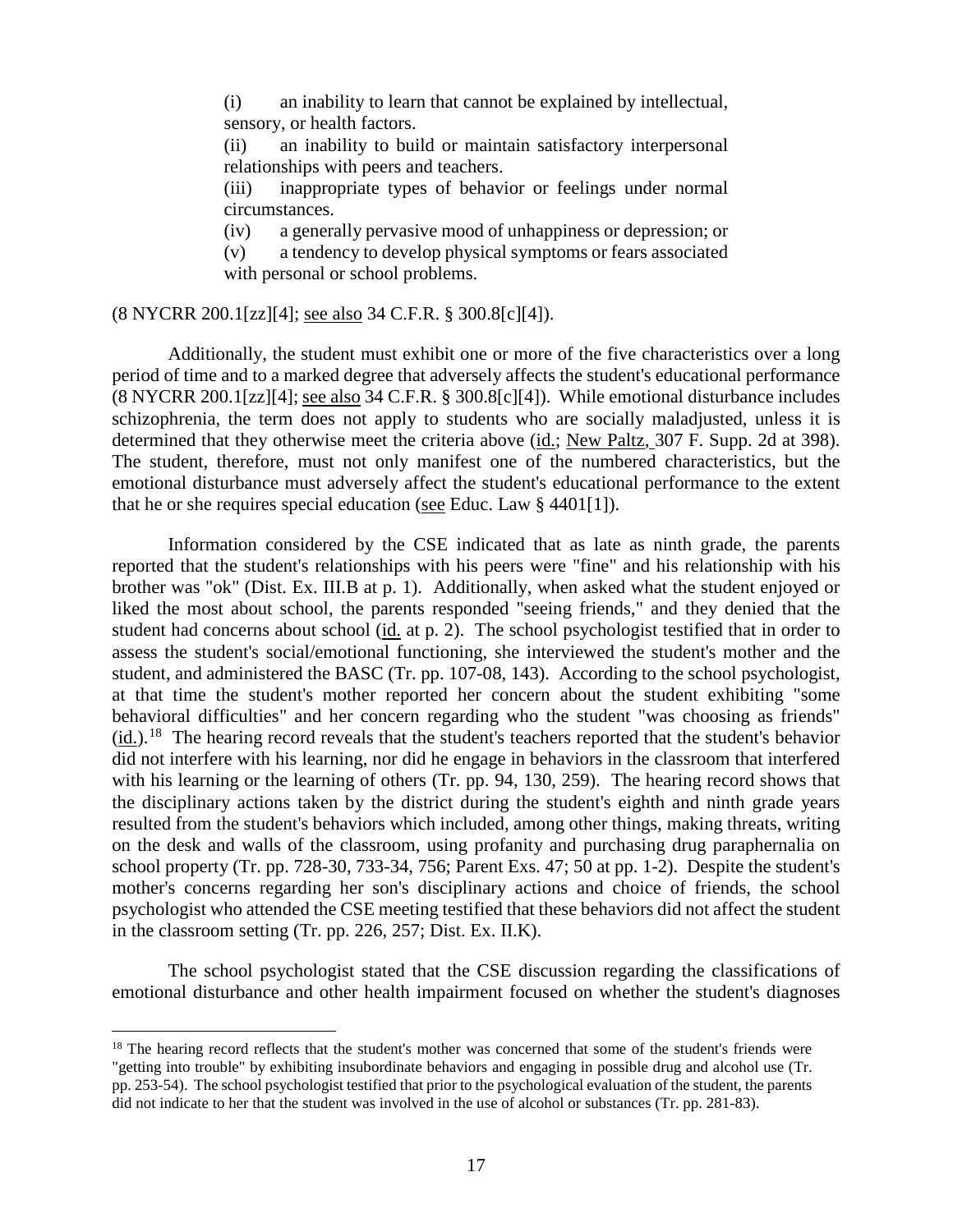adversely affected his educational performance (Tr. p. 123). She testified that the CSE determined that the student was ineligible for special education because the student's medical diagnoses did not adversely affect his educational performance (Tr. pp. 67-68). By letter dated December 2006, the parents acknowledged that their son was doing very well in math class, despite the need for putting in hours at home stating: "[h]e has gotten to the point where he is pretty good about writing down homework assignments each night, and when he forgets he calls someone in the class and gets it" (Parent Ex. 25) The school psychologist testified that "[m]y opinion is he did not qualify in terms of the education law in terms of whether it adversely affected his educational performance" (Tr. p. 124).

In order to be classified as a student with a disability under Federal regulation (34 CFR 300.8[a][1]) or its State counterpart (8 NYCRR 200.1[zz]), a student must not only have a specific physical, mental or emotional condition, but such condition must adversely impact upon the student's performance to the extent that he or she requires special education and/or related services. The CSE appropriately declined to classify the student as a student with a disability because the hearing record as a whole does not demonstrate that the student's educational performance was adversely affected by his medical diagnoses of an ADHD, an OCD, an impulse control disorder, or Asperger's syndrome or that he needs special education services.

The parents further contend that the district conducted an improper CSE meeting for the student and allege that the parents were not afforded an opportunity to participate at the CSE meeting. The IDEA sets forth procedural safeguards that include providing parents with an opportunity "to participate in meetings with respect to the identification, evaluation, and educational placement of the child" (20 U.S.C. § 1415[b][1]). Federal and State regulations governing parental participation require that school districts take steps to ensure that parents are present at their child's IEP meetings or are afforded the opportunity to participate (34 C.F.R. § 300.322; 8 NYCRR 200.5[d]). In deciding whether parents were afforded an opportunity to participate in the development of their child's IEP, courts have considered the extent of the participation (see Cerra, 427 F.3d at 193; Perricelli, 2007 WL 465211, at \*14-15; Viola v. Arlington Cent. Sch. Dist., 414 F. Supp. 2d. 366, 378-79 [S.D.N.Y. 2006]; Z.D. v. Niskayuna Cent. Sch. Dist., 2009 WL 1748794 at \*3 (N.D.N.Y., June 19, 2009]; see also Paolella v. District of Columbia, 2006 WL 3697318, at \*1 [D.C. Cir. Dec. 6, 2006]; A.E. v. Westport Bd. of Educ., 463 F. Supp. 2d 208 [D. Conn. 2006]).

In the instant case, the impartial hearing officer found that the student's mother "convincingly expressed her frustration that no one at the meeting would listen to her and didn't take her issues seriously" and she concluded that the parents did not have an opportunity to participate in a meaningful way (IHO Decision at pp. 64-65). The State Review Officer gives due deference to the findings of credibility of the impartial hearing officer, unless the hearing record, read in its entirety, would compel a contrary conclusion (see Carlisle Area School v. Scott P., 62 F. 3d 520, 524 [3d Cir. 1995]; Application of the Bd. of Educ., Appeal No. 04-091; Application of the Bd. of Educ., Appeal No. 03-062; Application of the Bd. of Educ., Appeal No. 03-038; Application of a Child with a Disability, Appeal No. 03-025; Application of a Child with a Disability, Appeal No. 01-019; Application of a Child with a Disability, Appeal No. 97-73). Here, however, I find that the hearing record does not support such a finding. The hearing record factually shows that the parents meaningfully participated in the January 2007 CSE meeting.The parents attended the January 4, 2007 CSE meeting, which according to the student's mother, lasted approximately 39 minutes in length (Tr. pp. 38, 788-89). The student's mother testified that the